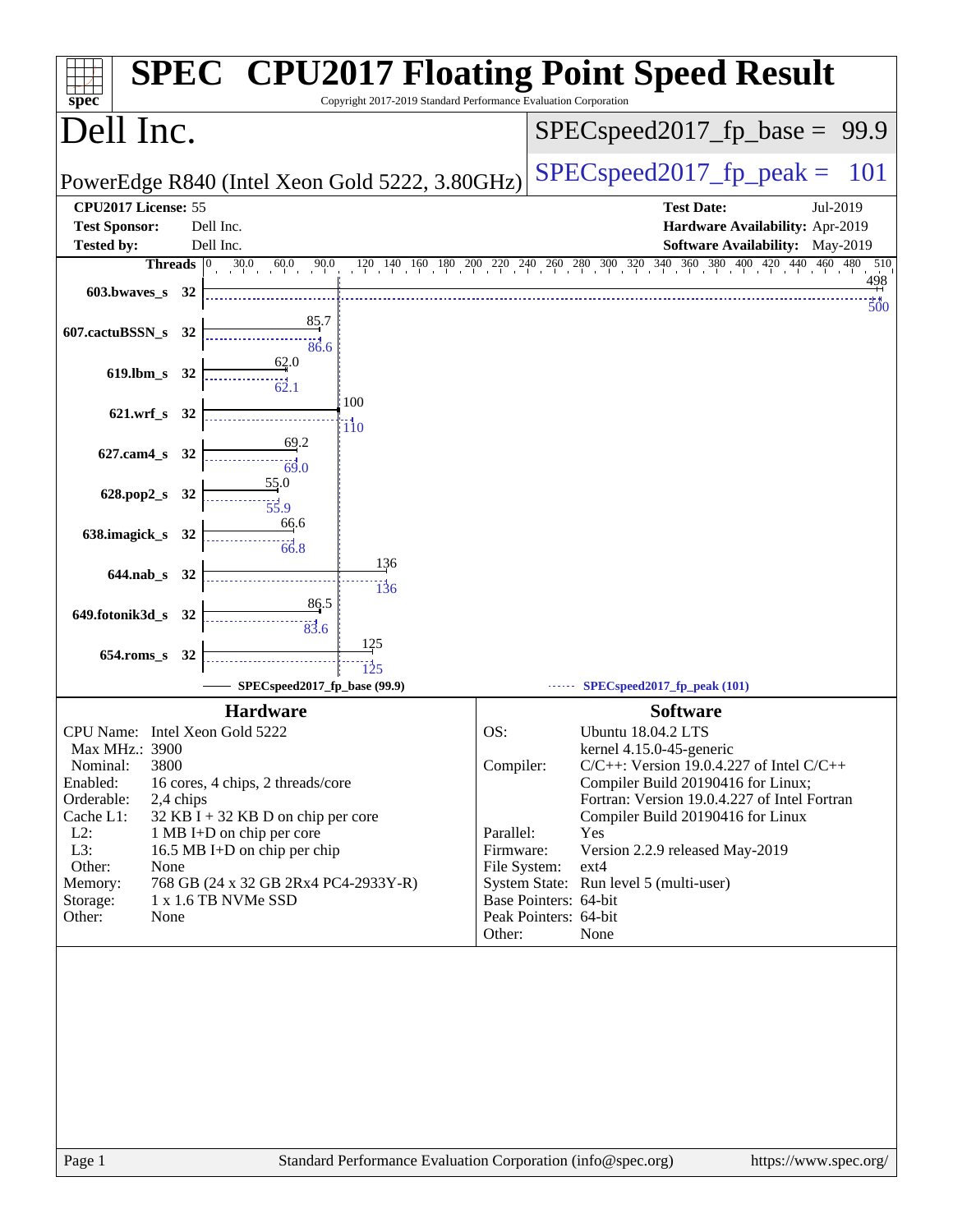#### Page 2 Standard Performance Evaluation Corporation [\(info@spec.org\)](mailto:info@spec.org) <https://www.spec.org/> **[spec](http://www.spec.org/) [SPEC CPU2017 Floating Point Speed Result](http://www.spec.org/auto/cpu2017/Docs/result-fields.html#SPECCPU2017FloatingPointSpeedResult)** Copyright 2017-2019 Standard Performance Evaluation Corporation Dell Inc. PowerEdge R840 (Intel Xeon Gold 5222, 3.80GHz)  $\left|$  [SPECspeed2017\\_fp\\_peak =](http://www.spec.org/auto/cpu2017/Docs/result-fields.html#SPECspeed2017fppeak) 101  $SPECspeed2017_fp\_base = 99.9$ **[CPU2017 License:](http://www.spec.org/auto/cpu2017/Docs/result-fields.html#CPU2017License)** 55 **[Test Date:](http://www.spec.org/auto/cpu2017/Docs/result-fields.html#TestDate)** Jul-2019 **[Test Sponsor:](http://www.spec.org/auto/cpu2017/Docs/result-fields.html#TestSponsor)** Dell Inc. **[Hardware Availability:](http://www.spec.org/auto/cpu2017/Docs/result-fields.html#HardwareAvailability)** Apr-2019 **[Tested by:](http://www.spec.org/auto/cpu2017/Docs/result-fields.html#Testedby)** Dell Inc. **[Software Availability:](http://www.spec.org/auto/cpu2017/Docs/result-fields.html#SoftwareAvailability)** May-2019 **[Results Table](http://www.spec.org/auto/cpu2017/Docs/result-fields.html#ResultsTable) [Benchmark](http://www.spec.org/auto/cpu2017/Docs/result-fields.html#Benchmark) [Threads](http://www.spec.org/auto/cpu2017/Docs/result-fields.html#Threads) [Seconds](http://www.spec.org/auto/cpu2017/Docs/result-fields.html#Seconds) [Ratio](http://www.spec.org/auto/cpu2017/Docs/result-fields.html#Ratio) [Seconds](http://www.spec.org/auto/cpu2017/Docs/result-fields.html#Seconds) [Ratio](http://www.spec.org/auto/cpu2017/Docs/result-fields.html#Ratio) [Seconds](http://www.spec.org/auto/cpu2017/Docs/result-fields.html#Seconds) [Ratio](http://www.spec.org/auto/cpu2017/Docs/result-fields.html#Ratio) Base [Threads](http://www.spec.org/auto/cpu2017/Docs/result-fields.html#Threads) [Seconds](http://www.spec.org/auto/cpu2017/Docs/result-fields.html#Seconds) [Ratio](http://www.spec.org/auto/cpu2017/Docs/result-fields.html#Ratio) [Seconds](http://www.spec.org/auto/cpu2017/Docs/result-fields.html#Seconds) [Ratio](http://www.spec.org/auto/cpu2017/Docs/result-fields.html#Ratio) [Seconds](http://www.spec.org/auto/cpu2017/Docs/result-fields.html#Seconds) [Ratio](http://www.spec.org/auto/cpu2017/Docs/result-fields.html#Ratio) Peak** [603.bwaves\\_s](http://www.spec.org/auto/cpu2017/Docs/benchmarks/603.bwaves_s.html) 32 117 503 **[118](http://www.spec.org/auto/cpu2017/Docs/result-fields.html#Median) [498](http://www.spec.org/auto/cpu2017/Docs/result-fields.html#Median)** 118 498 32 119 495 118 501 **[118](http://www.spec.org/auto/cpu2017/Docs/result-fields.html#Median) [500](http://www.spec.org/auto/cpu2017/Docs/result-fields.html#Median)** [607.cactuBSSN\\_s](http://www.spec.org/auto/cpu2017/Docs/benchmarks/607.cactuBSSN_s.html) 32 **[194](http://www.spec.org/auto/cpu2017/Docs/result-fields.html#Median) [85.7](http://www.spec.org/auto/cpu2017/Docs/result-fields.html#Median)** 194 85.7 193 86.3 32 192 86.8 193 86.4 **[193](http://www.spec.org/auto/cpu2017/Docs/result-fields.html#Median) [86.6](http://www.spec.org/auto/cpu2017/Docs/result-fields.html#Median)** [619.lbm\\_s](http://www.spec.org/auto/cpu2017/Docs/benchmarks/619.lbm_s.html) 32 84.2 62.2 86.3 60.7 **[84.5](http://www.spec.org/auto/cpu2017/Docs/result-fields.html#Median) [62.0](http://www.spec.org/auto/cpu2017/Docs/result-fields.html#Median)** 32 **[84.3](http://www.spec.org/auto/cpu2017/Docs/result-fields.html#Median) [62.1](http://www.spec.org/auto/cpu2017/Docs/result-fields.html#Median)** 84.4 62.1 84.2 62.2 [621.wrf\\_s](http://www.spec.org/auto/cpu2017/Docs/benchmarks/621.wrf_s.html) 32 131 101 **[132](http://www.spec.org/auto/cpu2017/Docs/result-fields.html#Median) [100](http://www.spec.org/auto/cpu2017/Docs/result-fields.html#Median)** 133 99.2 32 120 110 120 110 **[120](http://www.spec.org/auto/cpu2017/Docs/result-fields.html#Median) [110](http://www.spec.org/auto/cpu2017/Docs/result-fields.html#Median)** [627.cam4\\_s](http://www.spec.org/auto/cpu2017/Docs/benchmarks/627.cam4_s.html) 32 128 69.1 **[128](http://www.spec.org/auto/cpu2017/Docs/result-fields.html#Median) [69.2](http://www.spec.org/auto/cpu2017/Docs/result-fields.html#Median)** 128 69.2 32 **[128](http://www.spec.org/auto/cpu2017/Docs/result-fields.html#Median) [69.0](http://www.spec.org/auto/cpu2017/Docs/result-fields.html#Median)** 128 69.1 129 68.9 [628.pop2\\_s](http://www.spec.org/auto/cpu2017/Docs/benchmarks/628.pop2_s.html) 32 **[216](http://www.spec.org/auto/cpu2017/Docs/result-fields.html#Median) [55.0](http://www.spec.org/auto/cpu2017/Docs/result-fields.html#Median)** 215 55.3 217 54.8 32 **[212](http://www.spec.org/auto/cpu2017/Docs/result-fields.html#Median) [55.9](http://www.spec.org/auto/cpu2017/Docs/result-fields.html#Median)** 211 56.2 213 55.8 [638.imagick\\_s](http://www.spec.org/auto/cpu2017/Docs/benchmarks/638.imagick_s.html) 32 **[217](http://www.spec.org/auto/cpu2017/Docs/result-fields.html#Median) [66.6](http://www.spec.org/auto/cpu2017/Docs/result-fields.html#Median)** 217 66.6 216 66.8 32 216 66.7 **[216](http://www.spec.org/auto/cpu2017/Docs/result-fields.html#Median) [66.8](http://www.spec.org/auto/cpu2017/Docs/result-fields.html#Median)** 216 66.9 [644.nab\\_s](http://www.spec.org/auto/cpu2017/Docs/benchmarks/644.nab_s.html) 32 129 135 **[129](http://www.spec.org/auto/cpu2017/Docs/result-fields.html#Median) [136](http://www.spec.org/auto/cpu2017/Docs/result-fields.html#Median)** 129 136 32 **[129](http://www.spec.org/auto/cpu2017/Docs/result-fields.html#Median) [136](http://www.spec.org/auto/cpu2017/Docs/result-fields.html#Median)** 129 135 129 136 [649.fotonik3d\\_s](http://www.spec.org/auto/cpu2017/Docs/benchmarks/649.fotonik3d_s.html) 32 105 86.8 **[105](http://www.spec.org/auto/cpu2017/Docs/result-fields.html#Median) [86.5](http://www.spec.org/auto/cpu2017/Docs/result-fields.html#Median)** 107 85.5 32 109 83.7 109 83.5 **[109](http://www.spec.org/auto/cpu2017/Docs/result-fields.html#Median) [83.6](http://www.spec.org/auto/cpu2017/Docs/result-fields.html#Median)** [654.roms\\_s](http://www.spec.org/auto/cpu2017/Docs/benchmarks/654.roms_s.html) 32 126 125 126 125 **[126](http://www.spec.org/auto/cpu2017/Docs/result-fields.html#Median) [125](http://www.spec.org/auto/cpu2017/Docs/result-fields.html#Median)** 32 126 125 **[126](http://www.spec.org/auto/cpu2017/Docs/result-fields.html#Median) [125](http://www.spec.org/auto/cpu2017/Docs/result-fields.html#Median)** 126 125 **[SPECspeed2017\\_fp\\_base =](http://www.spec.org/auto/cpu2017/Docs/result-fields.html#SPECspeed2017fpbase) 99.9 [SPECspeed2017\\_fp\\_peak =](http://www.spec.org/auto/cpu2017/Docs/result-fields.html#SPECspeed2017fppeak) 101** Results appear in the [order in which they were run.](http://www.spec.org/auto/cpu2017/Docs/result-fields.html#RunOrder) Bold underlined text [indicates a median measurement](http://www.spec.org/auto/cpu2017/Docs/result-fields.html#Median). **[General Notes](http://www.spec.org/auto/cpu2017/Docs/result-fields.html#GeneralNotes)** Environment variables set by runcpu before the start of the run: KMP\_AFFINITY = "granularity=fine,compact" LD\_LIBRARY\_PATH = "/home/cpu2017/lib/intel64" OMP\_STACKSIZE = "192M" Binaries compiled on a system with 1x Intel Core i9-7900X CPU + 32GB RAM memory using Redhat Enterprise Linux 7.5 NA: The test sponsor attests, as of date of publication, that CVE-2017-5754 (Meltdown) is mitigated in the system as tested and documented. Yes: The test sponsor attests, as of date of publication, that CVE-2017-5753 (Spectre variant 1) is mitigated in the system as tested and documented. Yes: The test sponsor attests, as of date of publication, that CVE-2017-5715 (Spectre variant 2) is mitigated in the system as tested and documented. Transparent Huge Pages enabled by default Prior to runcpu invocation Filesystem page cache synced and cleared with: sync; echo 3> /proc/sys/vm/drop\_caches **[Platform Notes](http://www.spec.org/auto/cpu2017/Docs/result-fields.html#PlatformNotes)** BIOS settings: ADDDC setting disabled Virtualization Technology disabled DCU Streamer Prefetcher disabled System Profile set to Custom CPU Performance set to Maximum Performance C States set to Autonomous **(Continued on next page)**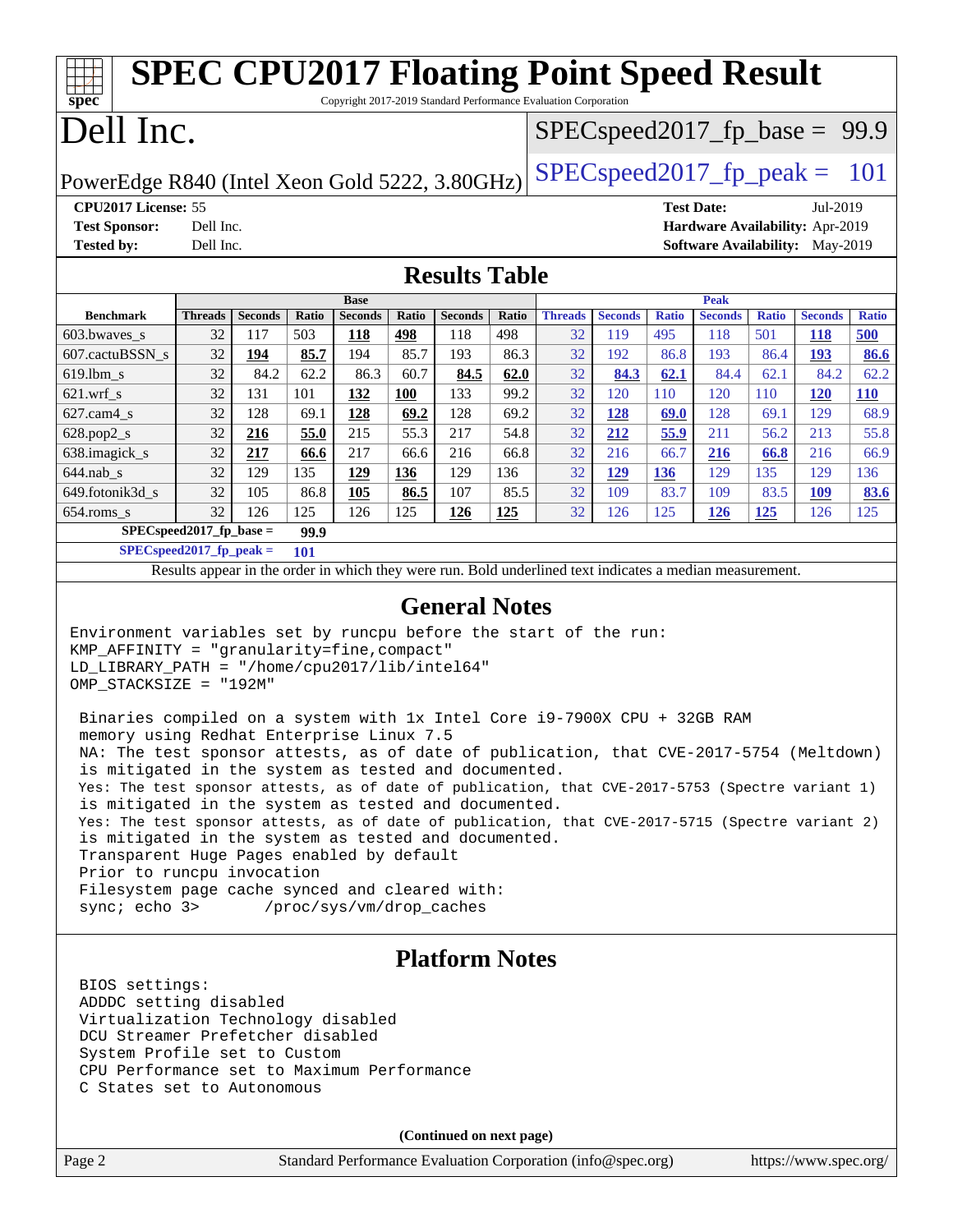| $s\overline{p}\overline{e}\overline{c}$                                                                                                                                                                                                                                                                                                                                                                                     | Copyright 2017-2019 Standard Performance Evaluation Corporation                                                                                                                                   | <b>SPEC CPU2017 Floating Point Speed Result</b>                                                                                                             |
|-----------------------------------------------------------------------------------------------------------------------------------------------------------------------------------------------------------------------------------------------------------------------------------------------------------------------------------------------------------------------------------------------------------------------------|---------------------------------------------------------------------------------------------------------------------------------------------------------------------------------------------------|-------------------------------------------------------------------------------------------------------------------------------------------------------------|
| Dell Inc.                                                                                                                                                                                                                                                                                                                                                                                                                   |                                                                                                                                                                                                   | $SPEC speed2017_f p\_base = 99.9$                                                                                                                           |
| PowerEdge R840 (Intel Xeon Gold 5222, 3.80GHz)                                                                                                                                                                                                                                                                                                                                                                              |                                                                                                                                                                                                   | $SPEC speed2017_fp\_peak = 101$                                                                                                                             |
| CPU2017 License: 55<br>Dell Inc.<br><b>Test Sponsor:</b><br>Dell Inc.<br><b>Tested by:</b>                                                                                                                                                                                                                                                                                                                                  |                                                                                                                                                                                                   | <b>Test Date:</b><br>Jul-2019<br>Hardware Availability: Apr-2019<br>Software Availability: May-2019                                                         |
|                                                                                                                                                                                                                                                                                                                                                                                                                             | <b>Platform Notes (Continued)</b>                                                                                                                                                                 |                                                                                                                                                             |
| C1E disabled<br>Uncore Frequency set to Dynamic<br>Energy Efficiency Policy set to Performance<br>Memory Patrol Scrub disabled<br>Logical Processor enabled<br>CPU Interconnect Bus Link Power Management disabled<br>PCI ASPM L1 Link Power Management disabled<br>Sysinfo program /home/cpu2017/bin/sysinfo<br>Rev: r5974 of 2018-05-19 9bcde8f2999c33d61f64985e45859ea9<br>running on intel-sut Sat Jul 27 14:01:28 2019 |                                                                                                                                                                                                   |                                                                                                                                                             |
| SUT (System Under Test) info as seen by some common utilities.<br>For more information on this section, see<br>https://www.spec.org/cpu2017/Docs/config.html#sysinfo                                                                                                                                                                                                                                                        |                                                                                                                                                                                                   |                                                                                                                                                             |
| From /proc/cpuinfo<br>model name : Intel(R) Xeon(R) Gold 5222 CPU @ 3.80GHz<br>"physical id"s (chips)<br>4<br>32 "processors"<br>cpu cores $: 4$<br>siblings : 8<br>physical 0: cores 1 5 8 13<br>physical 1: cores 2 5 8 13<br>physical 2: cores 5 8 9 13<br>physical 3: cores 5 8 9 12                                                                                                                                    |                                                                                                                                                                                                   | cores, siblings (Caution: counting these is hw and system dependent. The following<br>excerpts from /proc/cpuinfo might not be reliable. Use with caution.) |
| From 1scpu:<br>Architecture:<br>$CPU$ op-mode(s):<br>Byte Order:<br>CPU(s):<br>On-line CPU(s) list: $0-31$<br>Thread(s) per core:<br>$Core(s)$ per socket:<br>Socket(s):<br>NUMA $node(s):$<br>Vendor ID:<br>CPU family:<br>Model:<br>Model name:<br>Stepping:<br>CPU MHz:<br>BogoMIPS:<br>Virtualization:<br>Lld cache:                                                                                                    | x86 64<br>$32$ -bit, $64$ -bit<br>Little Endian<br>32<br>2<br>4<br>4<br>8<br>GenuineIntel<br>6<br>85<br>$Intel(R) Xeon(R) Gold 5222 CPU @ 3.80GHz$<br>6<br>2514.447<br>7600.00<br>$VT - x$<br>32K |                                                                                                                                                             |
| (Continued on next page)<br>Standard Performance Evaluation Corporation (info@spec.org)                                                                                                                                                                                                                                                                                                                                     |                                                                                                                                                                                                   |                                                                                                                                                             |
| Page 3                                                                                                                                                                                                                                                                                                                                                                                                                      |                                                                                                                                                                                                   | https://www.spec.org/                                                                                                                                       |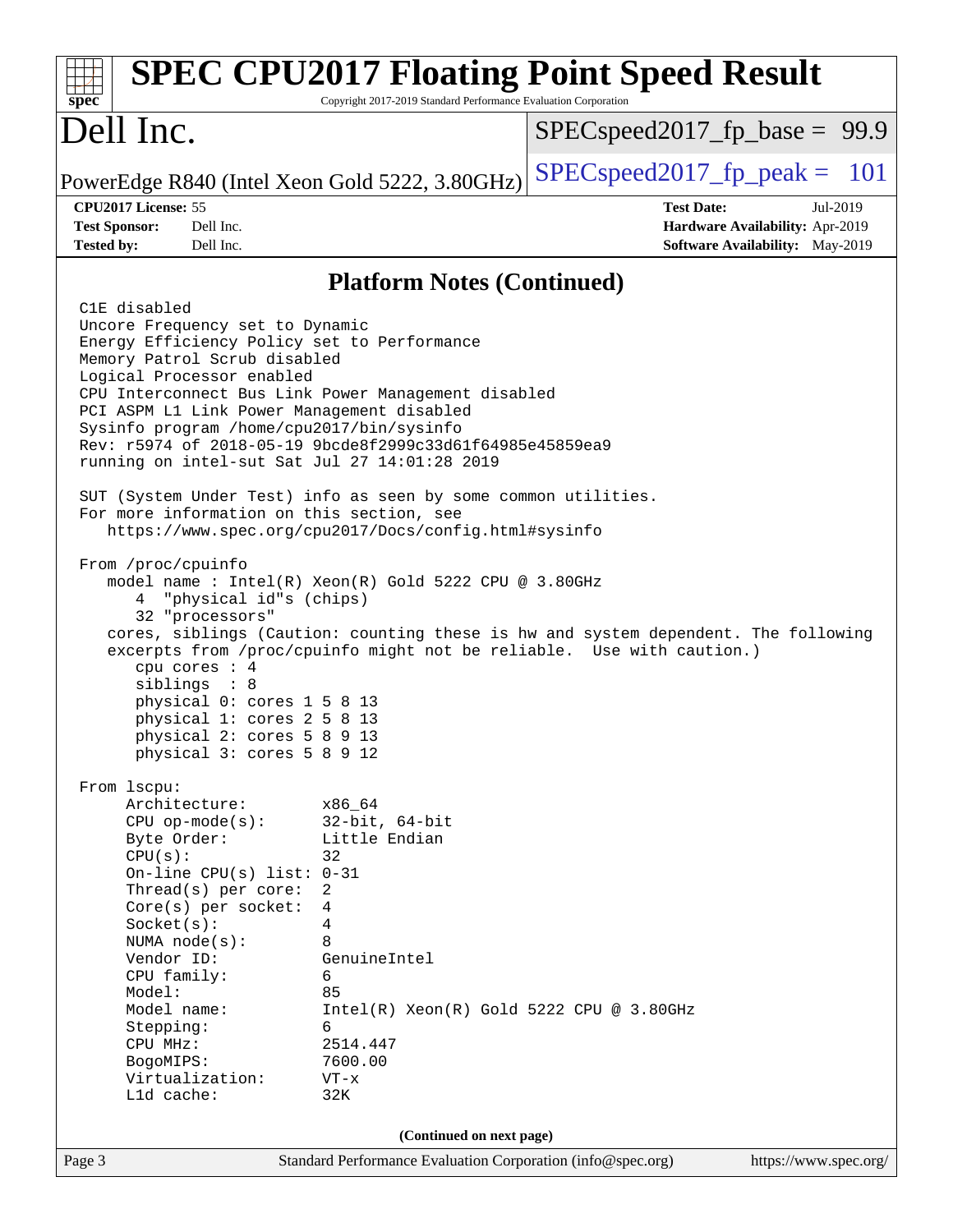| <b>SPEC CPU2017 Floating Point Speed Result</b><br>Copyright 2017-2019 Standard Performance Evaluation Corporation<br>spec <sup>®</sup>                                                                                                                                                                                                                                                                                                                                                                                                                                                                                                                                                                                                                                                                                                                                                                                                                                                                                                                                                                                                                                                                                                                                                                                                                                                                                                                                                                                                                                                                                                                                                                                                                                                                                                                                                                                                         |                                                                                                     |  |
|-------------------------------------------------------------------------------------------------------------------------------------------------------------------------------------------------------------------------------------------------------------------------------------------------------------------------------------------------------------------------------------------------------------------------------------------------------------------------------------------------------------------------------------------------------------------------------------------------------------------------------------------------------------------------------------------------------------------------------------------------------------------------------------------------------------------------------------------------------------------------------------------------------------------------------------------------------------------------------------------------------------------------------------------------------------------------------------------------------------------------------------------------------------------------------------------------------------------------------------------------------------------------------------------------------------------------------------------------------------------------------------------------------------------------------------------------------------------------------------------------------------------------------------------------------------------------------------------------------------------------------------------------------------------------------------------------------------------------------------------------------------------------------------------------------------------------------------------------------------------------------------------------------------------------------------------------|-----------------------------------------------------------------------------------------------------|--|
| Dell Inc.                                                                                                                                                                                                                                                                                                                                                                                                                                                                                                                                                                                                                                                                                                                                                                                                                                                                                                                                                                                                                                                                                                                                                                                                                                                                                                                                                                                                                                                                                                                                                                                                                                                                                                                                                                                                                                                                                                                                       | $SPEC speed2017_f p\_base = 99.9$                                                                   |  |
| PowerEdge R840 (Intel Xeon Gold 5222, 3.80GHz)                                                                                                                                                                                                                                                                                                                                                                                                                                                                                                                                                                                                                                                                                                                                                                                                                                                                                                                                                                                                                                                                                                                                                                                                                                                                                                                                                                                                                                                                                                                                                                                                                                                                                                                                                                                                                                                                                                  | $SPEC speed2017_fp\_peak =$<br>101                                                                  |  |
| CPU2017 License: 55<br>Dell Inc.<br><b>Test Sponsor:</b><br><b>Tested by:</b><br>Dell Inc.                                                                                                                                                                                                                                                                                                                                                                                                                                                                                                                                                                                                                                                                                                                                                                                                                                                                                                                                                                                                                                                                                                                                                                                                                                                                                                                                                                                                                                                                                                                                                                                                                                                                                                                                                                                                                                                      | <b>Test Date:</b><br>Jul-2019<br>Hardware Availability: Apr-2019<br>Software Availability: May-2019 |  |
| <b>Platform Notes (Continued)</b>                                                                                                                                                                                                                                                                                                                                                                                                                                                                                                                                                                                                                                                                                                                                                                                                                                                                                                                                                                                                                                                                                                                                                                                                                                                                                                                                                                                                                                                                                                                                                                                                                                                                                                                                                                                                                                                                                                               |                                                                                                     |  |
| Lli cache:<br>32K<br>L2 cache:<br>1024K<br>$L3$ cache:<br>16896K<br>NUMA node0 CPU(s):<br>0, 8, 16, 24<br>NUMA node1 CPU(s):<br>1, 9, 17, 25<br>2, 6, 18, 22<br>NUMA $node2$ $CPU(s):$<br>NUMA node3 CPU(s):<br>3, 7, 19, 23<br>NUMA node4 CPU(s):<br>4, 12, 20, 28<br>NUMA node5 CPU(s):<br>5, 13, 21, 29<br>NUMA node6 CPU(s):<br>10, 14, 26, 30<br>NUMA node7 CPU(s):<br>11, 15, 27, 31<br>Flags:<br>pat pse36 clflush dts acpi mmx fxsr sse sse2 ss ht tm pbe syscall nx pdpelgb rdtscp<br>lm constant_tsc art arch_perfmon pebs bts rep_good nopl xtopology nonstop_tsc cpuid<br>aperfmperf pni pclmulqdq dtes64 monitor ds_cpl vmx smx est tm2 ssse3 sdbg fma cx16<br>xtpr pdcm pcid dca sse4_1 sse4_2 x2apic movbe popcnt aes xsave avx f16c rdrand<br>lahf_lm abm 3dnowprefetch cpuid_fault epb cat_13 cdp_13 invpcid_single intel_ppin<br>ssbd mba ibrs ibpb stibp ibrs_enhanced tpr_shadow vnmi flexpriority ept vpid<br>fsgsbase tsc_adjust bmil hle avx2 smep bmi2 erms invpcid rtm cqm mpx rdt_a avx512f<br>avx512dq rdseed adx smap clflushopt clwb intel_pt avx512cd avx512bw avx512vl<br>xsaveopt xsavec xgetbvl xsaves cqm_llc cqm_occup_llc cqm_mbm_total cqm_mbm_local<br>dtherm ida arat pln pts pku ospke avx512_vnni flush_lld arch_capabilities<br>/proc/cpuinfo cache data<br>cache size : $16896$ KB<br>From numactl --hardware WARNING: a numactl 'node' might or might not correspond to a<br>physical chip.<br>$available: 8 nodes (0-7)$<br>node 0 cpus: 0 8 16 24<br>node 0 size: 95149 MB<br>node 0 free: 94726 MB<br>node 1 cpus: 1 9 17 25<br>node 1 size: 96767 MB<br>node 1 free: 96058 MB<br>node 2 cpus: 2 6 18 22<br>node 2 size: 96767 MB<br>node 2 free: 95770 MB<br>node 3 cpus: 3 7 19 23<br>node 3 size: 96766 MB<br>node 3 free: 95697 MB<br>node 4 cpus: 4 12 20 28<br>node 4 size: 96767 MB<br>node 4 free: 95108 MB<br>node 5 cpus: 5 13 21 29<br>node 5 size: 96767 MB<br>node 5 free: 96230 MB | fpu vme de pse tsc msr pae mce cx8 apic sep mtrr pge mca cmov                                       |  |
| (Continued on next page)                                                                                                                                                                                                                                                                                                                                                                                                                                                                                                                                                                                                                                                                                                                                                                                                                                                                                                                                                                                                                                                                                                                                                                                                                                                                                                                                                                                                                                                                                                                                                                                                                                                                                                                                                                                                                                                                                                                        |                                                                                                     |  |
| Page 4<br>Standard Performance Evaluation Corporation (info@spec.org)                                                                                                                                                                                                                                                                                                                                                                                                                                                                                                                                                                                                                                                                                                                                                                                                                                                                                                                                                                                                                                                                                                                                                                                                                                                                                                                                                                                                                                                                                                                                                                                                                                                                                                                                                                                                                                                                           | https://www.spec.org/                                                                               |  |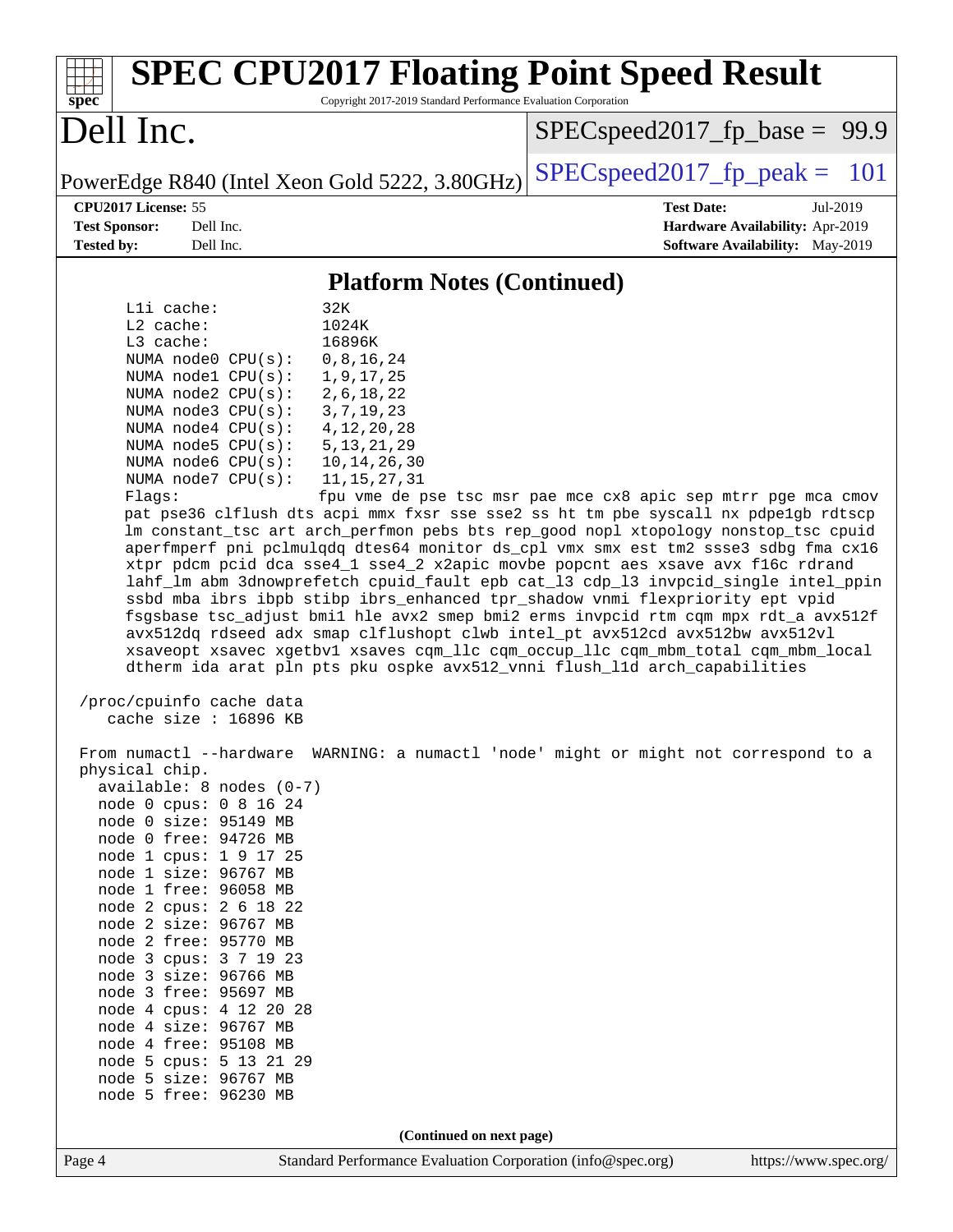| <b>SPEC CPU2017 Floating Point Speed Result</b><br>Copyright 2017-2019 Standard Performance Evaluation Corporation<br>spec <sup>®</sup>                                                                                                                                                                                                                                                                                                                                                                                                                                                                                                                                         |                                                                                                            |  |
|---------------------------------------------------------------------------------------------------------------------------------------------------------------------------------------------------------------------------------------------------------------------------------------------------------------------------------------------------------------------------------------------------------------------------------------------------------------------------------------------------------------------------------------------------------------------------------------------------------------------------------------------------------------------------------|------------------------------------------------------------------------------------------------------------|--|
| Dell Inc.                                                                                                                                                                                                                                                                                                                                                                                                                                                                                                                                                                                                                                                                       | $SPEC speed2017_f p\_base = 99.9$                                                                          |  |
| PowerEdge R840 (Intel Xeon Gold 5222, 3.80GHz)                                                                                                                                                                                                                                                                                                                                                                                                                                                                                                                                                                                                                                  | $SPEC speed2017_fp_peak =$<br>101                                                                          |  |
| CPU2017 License: 55<br><b>Test Sponsor:</b><br>Dell Inc.<br><b>Tested by:</b><br>Dell Inc.                                                                                                                                                                                                                                                                                                                                                                                                                                                                                                                                                                                      | <b>Test Date:</b><br>Jul-2019<br>Hardware Availability: Apr-2019<br><b>Software Availability:</b> May-2019 |  |
| <b>Platform Notes (Continued)</b>                                                                                                                                                                                                                                                                                                                                                                                                                                                                                                                                                                                                                                               |                                                                                                            |  |
| node 6 cpus: 10 14 26 30                                                                                                                                                                                                                                                                                                                                                                                                                                                                                                                                                                                                                                                        |                                                                                                            |  |
| node 6 size: 96767 MB<br>node 6 free: 96237 MB<br>node 7 cpus: 11 15 27 31<br>node 7 size: 96745 MB<br>node 7 free: 93204 MB<br>node distances:<br>$\mathbf 1$<br>node<br>0<br>2<br>3<br>5<br>6<br>7<br>4<br>0:<br>21<br>31<br>21<br>11<br>21<br>31<br>21<br>10<br>1:<br>21<br>10<br>21<br>31<br>21<br>11<br>21<br>31<br>2:<br>31<br>21<br>21<br>31<br>21<br>11<br>21<br>10<br>3:<br>21<br>31<br>21<br>21<br>10<br>31<br>21<br>11<br>4:<br>11<br>21<br>31<br>21<br>10<br>31<br>21<br>21<br>11<br>21<br>5:<br>21<br>21<br>31<br>10<br>21<br>31<br>6:<br>31<br>21<br>11<br>21<br>31<br>21<br>10<br>21<br>7:<br>21<br>31<br>21<br>11<br>21<br>31<br>21<br>10<br>From /proc/meminfo |                                                                                                            |  |
| MemTotal:<br>791037464 kB<br>HugePages_Total:<br>0<br>2048 kB<br>Hugepagesize:                                                                                                                                                                                                                                                                                                                                                                                                                                                                                                                                                                                                  |                                                                                                            |  |
| /usr/bin/lsb_release -d<br>Ubuntu 18.04.2 LTS                                                                                                                                                                                                                                                                                                                                                                                                                                                                                                                                                                                                                                   |                                                                                                            |  |
| From /etc/*release* /etc/*version*<br>debian_version: buster/sid<br>os-release:<br>NAME="Ubuntu"<br>VERSION="18.04.2 LTS (Bionic Beaver)"<br>ID=ubuntu<br>ID_LIKE=debian<br>PRETTY_NAME="Ubuntu 18.04.2 LTS"<br>VERSION_ID="18.04"<br>HOME_URL="https://www.ubuntu.com/"<br>SUPPORT_URL="https://help.ubuntu.com/"                                                                                                                                                                                                                                                                                                                                                              |                                                                                                            |  |
| uname $-a$ :<br>Linux intel-sut 4.15.0-45-generic #48-Ubuntu SMP Tue Jan 29 16:28:13 UTC 2019 x86_64<br>x86_64 x86_64 GNU/Linux                                                                                                                                                                                                                                                                                                                                                                                                                                                                                                                                                 |                                                                                                            |  |
| Kernel self-reported vulnerability status:                                                                                                                                                                                                                                                                                                                                                                                                                                                                                                                                                                                                                                      |                                                                                                            |  |
| CVE-2017-5754 (Meltdown):<br>Not affected<br>CVE-2017-5753 (Spectre variant 1): Mitigation: __user pointer sanitization<br>CVE-2017-5715 (Spectre variant 2): Mitigation: Enhanced IBRS, IBPB                                                                                                                                                                                                                                                                                                                                                                                                                                                                                   |                                                                                                            |  |
| (Continued on next page)                                                                                                                                                                                                                                                                                                                                                                                                                                                                                                                                                                                                                                                        |                                                                                                            |  |
| Standard Performance Evaluation Corporation (info@spec.org)<br>Page 5                                                                                                                                                                                                                                                                                                                                                                                                                                                                                                                                                                                                           | https://www.spec.org/                                                                                      |  |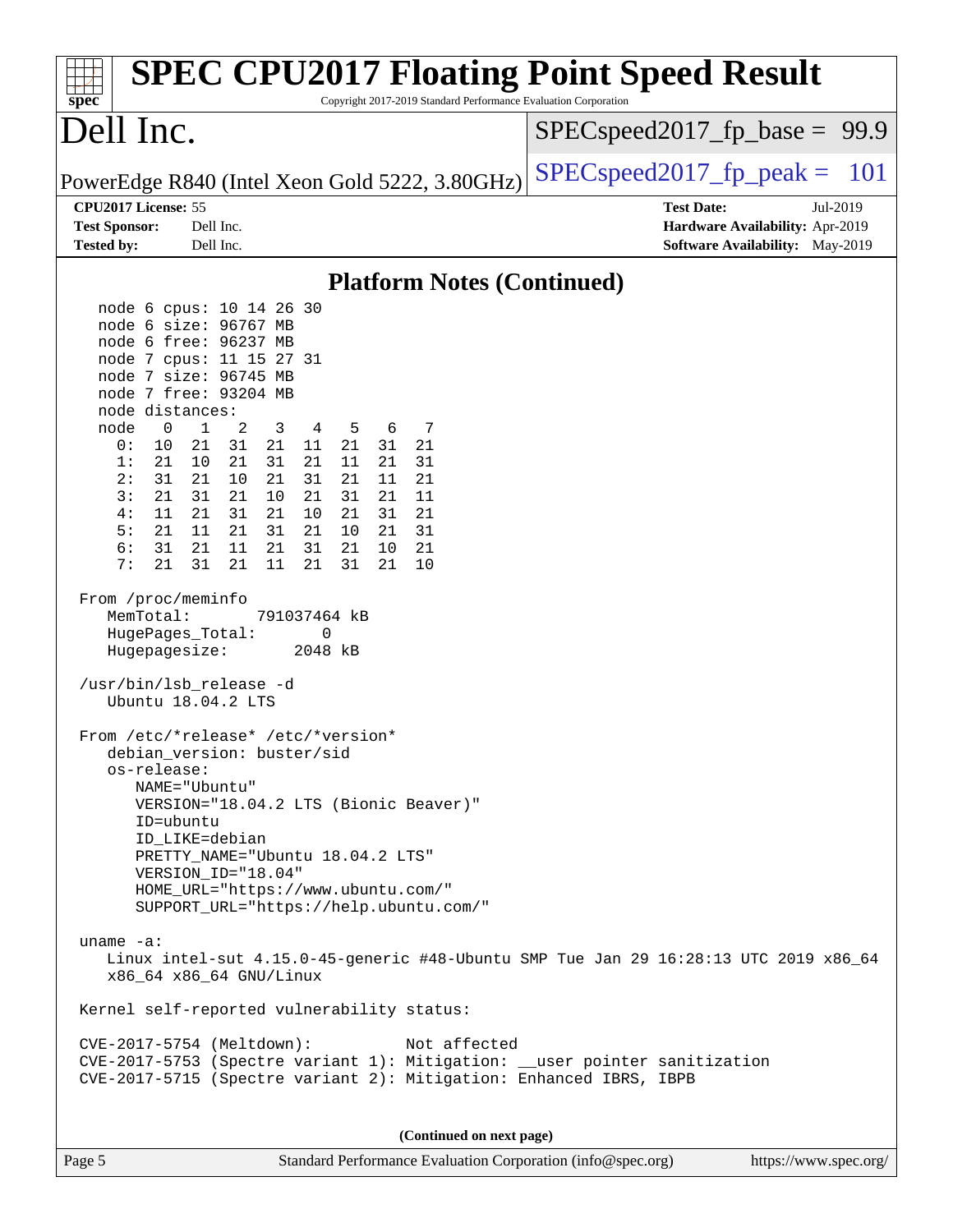| <b>SPEC CPU2017 Floating Point Speed Result</b><br>$spec^*$<br>Copyright 2017-2019 Standard Performance Evaluation Corporation                                                                                                                                                                                                                                                    |                                                                                                            |  |
|-----------------------------------------------------------------------------------------------------------------------------------------------------------------------------------------------------------------------------------------------------------------------------------------------------------------------------------------------------------------------------------|------------------------------------------------------------------------------------------------------------|--|
| Dell Inc.                                                                                                                                                                                                                                                                                                                                                                         | $SPEC speed2017_f p\_base = 99.9$                                                                          |  |
| PowerEdge R840 (Intel Xeon Gold 5222, 3.80GHz)                                                                                                                                                                                                                                                                                                                                    | $SPEC speed2017_fp\_peak = 101$                                                                            |  |
| CPU2017 License: 55<br><b>Test Sponsor:</b><br>Dell Inc.<br><b>Tested by:</b><br>Dell Inc.                                                                                                                                                                                                                                                                                        | <b>Test Date:</b><br>Jul-2019<br>Hardware Availability: Apr-2019<br><b>Software Availability:</b> May-2019 |  |
| <b>Platform Notes (Continued)</b>                                                                                                                                                                                                                                                                                                                                                 |                                                                                                            |  |
| run-level 5 Jul 26 22:03                                                                                                                                                                                                                                                                                                                                                          |                                                                                                            |  |
| SPEC is set to: /home/cpu2017<br>Filesystem<br>Type Size Used Avail Use% Mounted on<br>/dev/sda2<br>ext4 439G<br>43G 374G 11% /                                                                                                                                                                                                                                                   |                                                                                                            |  |
| Additional information from dmidecode follows. WARNING: Use caution when you interpret<br>this section. The 'dmidecode' program reads system data which is "intended to allow<br>hardware to be accurately determined", but the intent may not be met, as there are<br>frequent changes to hardware, firmware, and the "DMTF SMBIOS" standard.<br>BIOS Dell Inc. 2.2.9 05/08/2019 |                                                                                                            |  |
| Memory:<br>24x 00AD00B300AD HMA84GR7CJR4N-WM 32 GB 2 rank 2933<br>24x Not Specified Not Specified                                                                                                                                                                                                                                                                                 |                                                                                                            |  |
| (End of data from sysinfo program)                                                                                                                                                                                                                                                                                                                                                |                                                                                                            |  |
| <b>Compiler Version Notes</b>                                                                                                                                                                                                                                                                                                                                                     |                                                                                                            |  |
| -------------<br>619.1bm_s(base, peak) 638.imagick_s(base, peak) 644.nab_s(base, peak)<br>CC                                                                                                                                                                                                                                                                                      |                                                                                                            |  |
| Intel(R) C Intel(R) 64 Compiler for applications running on Intel(R) 64,<br>Version 19.0.4.227 Build 20190416<br>Copyright (C) 1985-2019 Intel Corporation. All rights reserved.                                                                                                                                                                                                  |                                                                                                            |  |
| FC 607.cactuBSSN_s(base, peak)                                                                                                                                                                                                                                                                                                                                                    |                                                                                                            |  |
| Intel(R) $C++$ Intel(R) 64 Compiler for applications running on Intel(R) 64,<br>Version 19.0.4.227 Build 20190416<br>Copyright (C) 1985-2019 Intel Corporation. All rights reserved.<br>Intel(R) C Intel(R) 64 Compiler for applications running on Intel(R) 64,<br>Version 19.0.4.227 Build 20190416                                                                             |                                                                                                            |  |
| Copyright (C) 1985-2019 Intel Corporation. All rights reserved.<br>$Intel(R)$ Fortran Intel(R) 64 Compiler for applications running on Intel(R)<br>64, Version 19.0.4.227 Build 20190416<br>Copyright (C) 1985-2019 Intel Corporation. All rights reserved.<br>___________________________________                                                                                |                                                                                                            |  |
| FC 603.bwaves_s(base) 649.fotonik3d_s(base) 654.roms_s(base, peak)                                                                                                                                                                                                                                                                                                                |                                                                                                            |  |
| $Intel(R)$ Fortran Intel(R) 64 Compiler for applications running on Intel(R)<br>64, Version 19.0.4.227 Build 20190416                                                                                                                                                                                                                                                             |                                                                                                            |  |
| (Continued on next page)                                                                                                                                                                                                                                                                                                                                                          |                                                                                                            |  |
| Standard Performance Evaluation Corporation (info@spec.org)<br>Page 6                                                                                                                                                                                                                                                                                                             | https://www.spec.org/                                                                                      |  |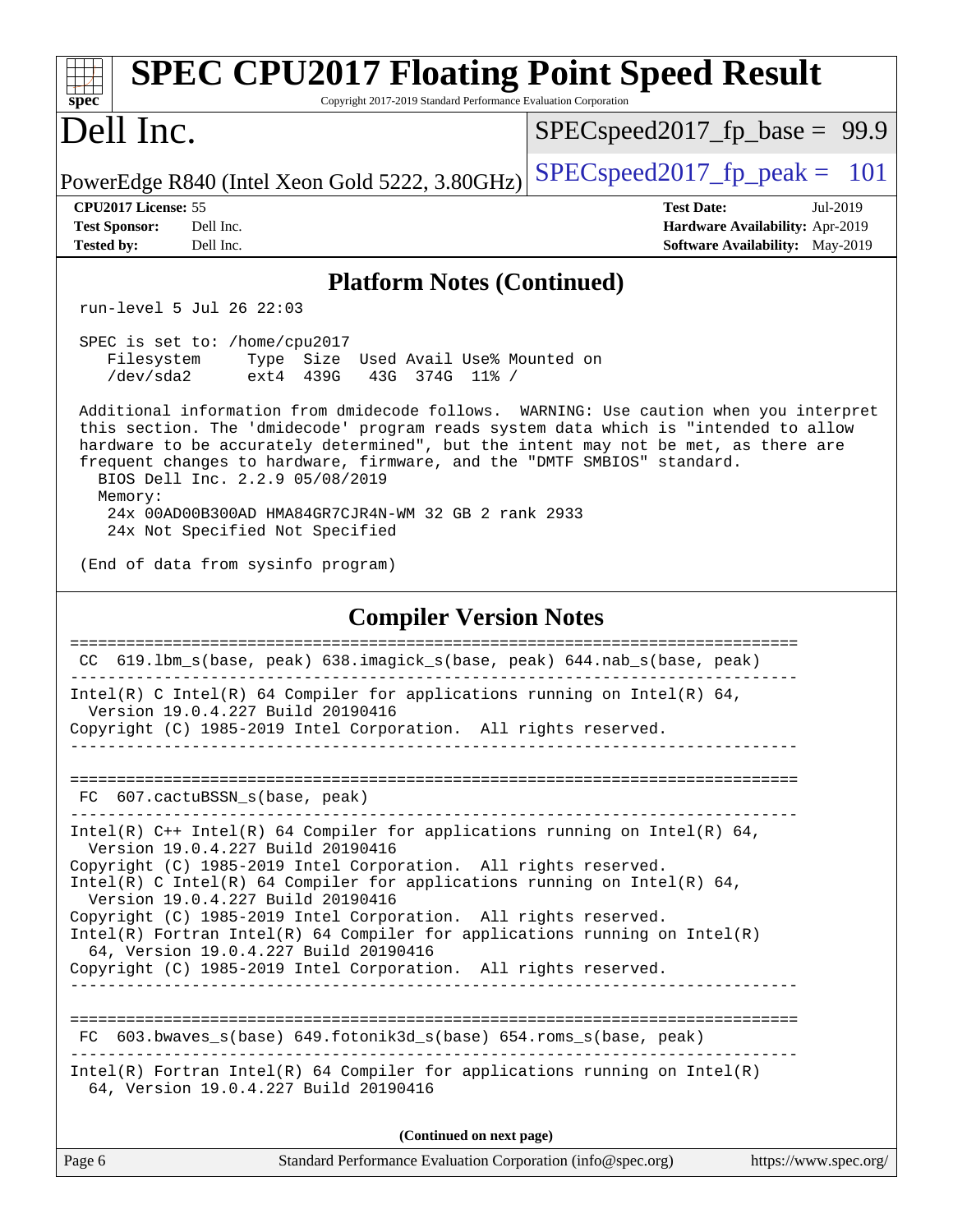| <b>SPEC CPU2017 Floating Point Speed Result</b><br>Copyright 2017-2019 Standard Performance Evaluation Corporation<br>$spec^*$                                                                                                                                                                                                                                                                               |                                                                                                            |  |
|--------------------------------------------------------------------------------------------------------------------------------------------------------------------------------------------------------------------------------------------------------------------------------------------------------------------------------------------------------------------------------------------------------------|------------------------------------------------------------------------------------------------------------|--|
| Dell Inc.                                                                                                                                                                                                                                                                                                                                                                                                    | $SPEC speed2017_f p\_base = 99.9$                                                                          |  |
| PowerEdge R840 (Intel Xeon Gold 5222, 3.80GHz)                                                                                                                                                                                                                                                                                                                                                               | $SPEC speed2017_fp\_peak = 101$                                                                            |  |
| CPU2017 License: 55<br><b>Test Sponsor:</b><br>Dell Inc.<br><b>Tested by:</b><br>Dell Inc.                                                                                                                                                                                                                                                                                                                   | <b>Test Date:</b><br>Jul-2019<br>Hardware Availability: Apr-2019<br><b>Software Availability:</b> May-2019 |  |
| <b>Compiler Version Notes (Continued)</b><br>Copyright (C) 1985-2019 Intel Corporation. All rights reserved.                                                                                                                                                                                                                                                                                                 |                                                                                                            |  |
| 603.bwaves_s(peak) 649.fotonik3d_s(peak)<br>FC                                                                                                                                                                                                                                                                                                                                                               |                                                                                                            |  |
| $Intel(R)$ Fortran Intel(R) 64 Compiler for applications running on Intel(R)<br>64, Version 19.0.4.227 Build 20190416<br>Copyright (C) 1985-2019 Intel Corporation. All rights reserved.                                                                                                                                                                                                                     |                                                                                                            |  |
| $CC$ 621.wrf_s(base) 627.cam4_s(base, peak) 628.pop2_s(base)                                                                                                                                                                                                                                                                                                                                                 |                                                                                                            |  |
| $Intel(R)$ Fortran Intel(R) 64 Compiler for applications running on Intel(R)<br>64, Version 19.0.4.227 Build 20190416<br>Copyright (C) 1985-2019 Intel Corporation. All rights reserved.<br>Intel(R) C Intel(R) 64 Compiler for applications running on Intel(R) 64,<br>Version 19.0.4.227 Build 20190416<br>Copyright (C) 1985-2019 Intel Corporation. All rights reserved.                                 |                                                                                                            |  |
| 621.wrf_s(peak) 628.pop2_s(peak)<br>CC.                                                                                                                                                                                                                                                                                                                                                                      |                                                                                                            |  |
| $Intel(R)$ Fortran Intel(R) 64 Compiler for applications running on Intel(R)<br>64, Version 19.0.4.227 Build 20190416<br>Copyright (C) 1985-2019 Intel Corporation. All rights reserved.<br>Intel(R) C Intel(R) 64 Compiler for applications running on Intel(R) 64,<br>Version 19.0.4.227 Build 20190416<br>Copyright (C) 1985-2019 Intel Corporation. All rights reserved.<br>____________________________ |                                                                                                            |  |
|                                                                                                                                                                                                                                                                                                                                                                                                              |                                                                                                            |  |

### **[Base Compiler Invocation](http://www.spec.org/auto/cpu2017/Docs/result-fields.html#BaseCompilerInvocation)**

[C benchmarks](http://www.spec.org/auto/cpu2017/Docs/result-fields.html#Cbenchmarks): [icc -m64 -std=c11](http://www.spec.org/cpu2017/results/res2019q3/cpu2017-20190805-16521.flags.html#user_CCbase_intel_icc_64bit_c11_33ee0cdaae7deeeab2a9725423ba97205ce30f63b9926c2519791662299b76a0318f32ddfffdc46587804de3178b4f9328c46fa7c2b0cd779d7a61945c91cd35)

[Fortran benchmarks](http://www.spec.org/auto/cpu2017/Docs/result-fields.html#Fortranbenchmarks): [ifort -m64](http://www.spec.org/cpu2017/results/res2019q3/cpu2017-20190805-16521.flags.html#user_FCbase_intel_ifort_64bit_24f2bb282fbaeffd6157abe4f878425411749daecae9a33200eee2bee2fe76f3b89351d69a8130dd5949958ce389cf37ff59a95e7a40d588e8d3a57e0c3fd751)

[Benchmarks using both Fortran and C](http://www.spec.org/auto/cpu2017/Docs/result-fields.html#BenchmarksusingbothFortranandC): [ifort -m64](http://www.spec.org/cpu2017/results/res2019q3/cpu2017-20190805-16521.flags.html#user_CC_FCbase_intel_ifort_64bit_24f2bb282fbaeffd6157abe4f878425411749daecae9a33200eee2bee2fe76f3b89351d69a8130dd5949958ce389cf37ff59a95e7a40d588e8d3a57e0c3fd751) [icc -m64 -std=c11](http://www.spec.org/cpu2017/results/res2019q3/cpu2017-20190805-16521.flags.html#user_CC_FCbase_intel_icc_64bit_c11_33ee0cdaae7deeeab2a9725423ba97205ce30f63b9926c2519791662299b76a0318f32ddfffdc46587804de3178b4f9328c46fa7c2b0cd779d7a61945c91cd35)

[Benchmarks using Fortran, C, and C++:](http://www.spec.org/auto/cpu2017/Docs/result-fields.html#BenchmarksusingFortranCandCXX) [icpc -m64](http://www.spec.org/cpu2017/results/res2019q3/cpu2017-20190805-16521.flags.html#user_CC_CXX_FCbase_intel_icpc_64bit_4ecb2543ae3f1412ef961e0650ca070fec7b7afdcd6ed48761b84423119d1bf6bdf5cad15b44d48e7256388bc77273b966e5eb805aefd121eb22e9299b2ec9d9) [icc -m64 -std=c11](http://www.spec.org/cpu2017/results/res2019q3/cpu2017-20190805-16521.flags.html#user_CC_CXX_FCbase_intel_icc_64bit_c11_33ee0cdaae7deeeab2a9725423ba97205ce30f63b9926c2519791662299b76a0318f32ddfffdc46587804de3178b4f9328c46fa7c2b0cd779d7a61945c91cd35) [ifort -m64](http://www.spec.org/cpu2017/results/res2019q3/cpu2017-20190805-16521.flags.html#user_CC_CXX_FCbase_intel_ifort_64bit_24f2bb282fbaeffd6157abe4f878425411749daecae9a33200eee2bee2fe76f3b89351d69a8130dd5949958ce389cf37ff59a95e7a40d588e8d3a57e0c3fd751)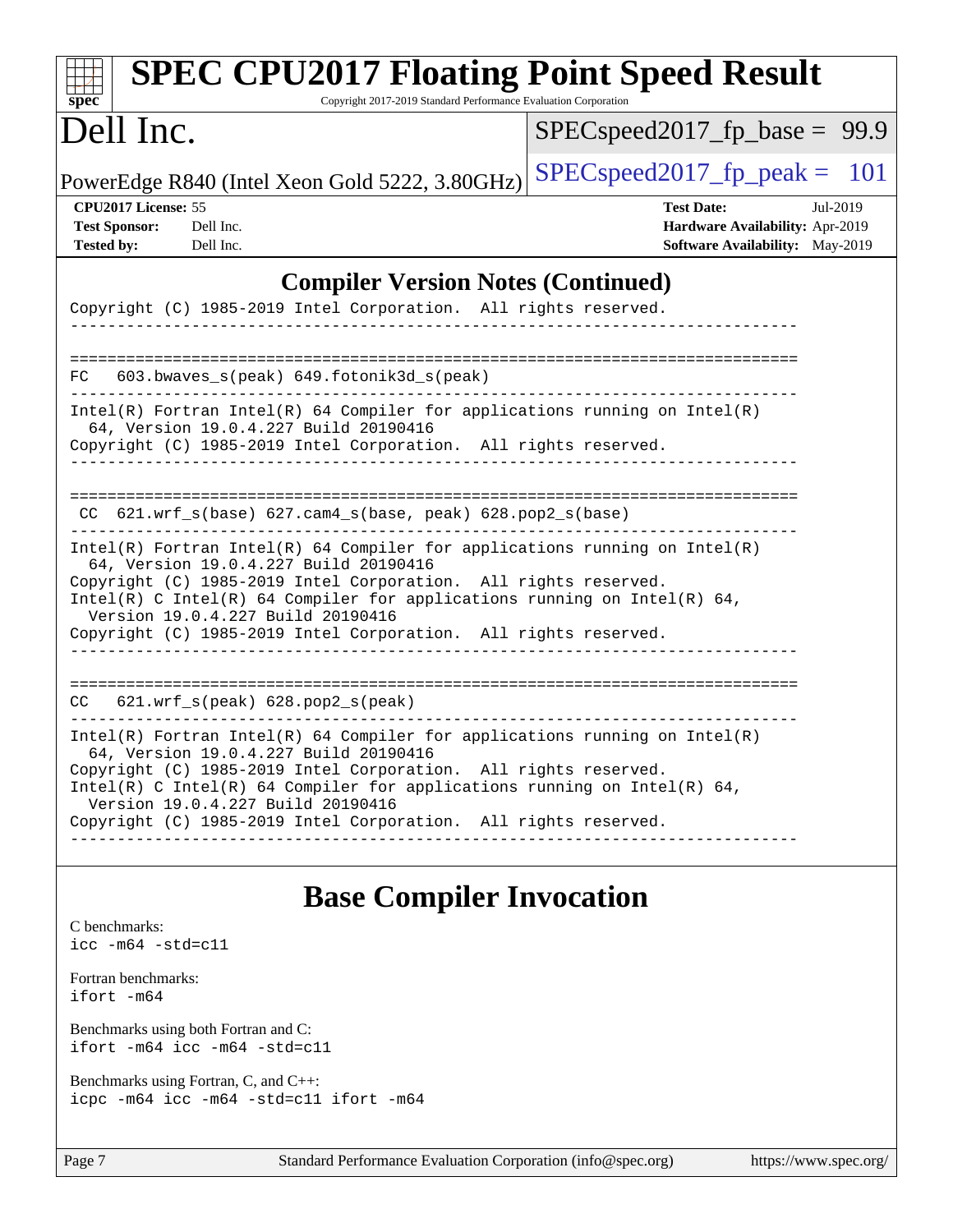#### **[spec](http://www.spec.org/) [SPEC CPU2017 Floating Point Speed Result](http://www.spec.org/auto/cpu2017/Docs/result-fields.html#SPECCPU2017FloatingPointSpeedResult)** Copyright 2017-2019 Standard Performance Evaluation Corporation Dell Inc. PowerEdge R840 (Intel Xeon Gold 5222, 3.80GHz)  $\left|$  [SPECspeed2017\\_fp\\_peak =](http://www.spec.org/auto/cpu2017/Docs/result-fields.html#SPECspeed2017fppeak) 101  $SPECspeed2017_fp_base = 99.9$  $SPECspeed2017_fp_base = 99.9$ **[CPU2017 License:](http://www.spec.org/auto/cpu2017/Docs/result-fields.html#CPU2017License)** 55 **[Test Date:](http://www.spec.org/auto/cpu2017/Docs/result-fields.html#TestDate)** Jul-2019 **[Test Sponsor:](http://www.spec.org/auto/cpu2017/Docs/result-fields.html#TestSponsor)** Dell Inc. **[Hardware Availability:](http://www.spec.org/auto/cpu2017/Docs/result-fields.html#HardwareAvailability)** Apr-2019

**[Tested by:](http://www.spec.org/auto/cpu2017/Docs/result-fields.html#Testedby)** Dell Inc. **[Software Availability:](http://www.spec.org/auto/cpu2017/Docs/result-fields.html#SoftwareAvailability)** May-2019

### **[Base Portability Flags](http://www.spec.org/auto/cpu2017/Docs/result-fields.html#BasePortabilityFlags)**

 603.bwaves\_s: [-DSPEC\\_LP64](http://www.spec.org/cpu2017/results/res2019q3/cpu2017-20190805-16521.flags.html#suite_basePORTABILITY603_bwaves_s_DSPEC_LP64) 607.cactuBSSN\_s: [-DSPEC\\_LP64](http://www.spec.org/cpu2017/results/res2019q3/cpu2017-20190805-16521.flags.html#suite_basePORTABILITY607_cactuBSSN_s_DSPEC_LP64) 619.lbm\_s: [-DSPEC\\_LP64](http://www.spec.org/cpu2017/results/res2019q3/cpu2017-20190805-16521.flags.html#suite_basePORTABILITY619_lbm_s_DSPEC_LP64) 621.wrf\_s: [-DSPEC\\_LP64](http://www.spec.org/cpu2017/results/res2019q3/cpu2017-20190805-16521.flags.html#suite_basePORTABILITY621_wrf_s_DSPEC_LP64) [-DSPEC\\_CASE\\_FLAG](http://www.spec.org/cpu2017/results/res2019q3/cpu2017-20190805-16521.flags.html#b621.wrf_s_baseCPORTABILITY_DSPEC_CASE_FLAG) [-convert big\\_endian](http://www.spec.org/cpu2017/results/res2019q3/cpu2017-20190805-16521.flags.html#user_baseFPORTABILITY621_wrf_s_convert_big_endian_c3194028bc08c63ac5d04de18c48ce6d347e4e562e8892b8bdbdc0214820426deb8554edfa529a3fb25a586e65a3d812c835984020483e7e73212c4d31a38223) 627.cam4\_s: [-DSPEC\\_LP64](http://www.spec.org/cpu2017/results/res2019q3/cpu2017-20190805-16521.flags.html#suite_basePORTABILITY627_cam4_s_DSPEC_LP64) [-DSPEC\\_CASE\\_FLAG](http://www.spec.org/cpu2017/results/res2019q3/cpu2017-20190805-16521.flags.html#b627.cam4_s_baseCPORTABILITY_DSPEC_CASE_FLAG) 628.pop2\_s: [-DSPEC\\_LP64](http://www.spec.org/cpu2017/results/res2019q3/cpu2017-20190805-16521.flags.html#suite_basePORTABILITY628_pop2_s_DSPEC_LP64) [-DSPEC\\_CASE\\_FLAG](http://www.spec.org/cpu2017/results/res2019q3/cpu2017-20190805-16521.flags.html#b628.pop2_s_baseCPORTABILITY_DSPEC_CASE_FLAG) [-convert big\\_endian](http://www.spec.org/cpu2017/results/res2019q3/cpu2017-20190805-16521.flags.html#user_baseFPORTABILITY628_pop2_s_convert_big_endian_c3194028bc08c63ac5d04de18c48ce6d347e4e562e8892b8bdbdc0214820426deb8554edfa529a3fb25a586e65a3d812c835984020483e7e73212c4d31a38223) [-assume byterecl](http://www.spec.org/cpu2017/results/res2019q3/cpu2017-20190805-16521.flags.html#user_baseFPORTABILITY628_pop2_s_assume_byterecl_7e47d18b9513cf18525430bbf0f2177aa9bf368bc7a059c09b2c06a34b53bd3447c950d3f8d6c70e3faf3a05c8557d66a5798b567902e8849adc142926523472) 638.imagick\_s: [-DSPEC\\_LP64](http://www.spec.org/cpu2017/results/res2019q3/cpu2017-20190805-16521.flags.html#suite_basePORTABILITY638_imagick_s_DSPEC_LP64) 644.nab\_s: [-DSPEC\\_LP64](http://www.spec.org/cpu2017/results/res2019q3/cpu2017-20190805-16521.flags.html#suite_basePORTABILITY644_nab_s_DSPEC_LP64) 649.fotonik3d\_s: [-DSPEC\\_LP64](http://www.spec.org/cpu2017/results/res2019q3/cpu2017-20190805-16521.flags.html#suite_basePORTABILITY649_fotonik3d_s_DSPEC_LP64) 654.roms\_s: [-DSPEC\\_LP64](http://www.spec.org/cpu2017/results/res2019q3/cpu2017-20190805-16521.flags.html#suite_basePORTABILITY654_roms_s_DSPEC_LP64)

### **[Base Optimization Flags](http://www.spec.org/auto/cpu2017/Docs/result-fields.html#BaseOptimizationFlags)**

[C benchmarks](http://www.spec.org/auto/cpu2017/Docs/result-fields.html#Cbenchmarks):

[-xCORE-AVX2](http://www.spec.org/cpu2017/results/res2019q3/cpu2017-20190805-16521.flags.html#user_CCbase_f-xCORE-AVX2) [-ipo](http://www.spec.org/cpu2017/results/res2019q3/cpu2017-20190805-16521.flags.html#user_CCbase_f-ipo) [-O3](http://www.spec.org/cpu2017/results/res2019q3/cpu2017-20190805-16521.flags.html#user_CCbase_f-O3) [-no-prec-div](http://www.spec.org/cpu2017/results/res2019q3/cpu2017-20190805-16521.flags.html#user_CCbase_f-no-prec-div) [-qopt-prefetch](http://www.spec.org/cpu2017/results/res2019q3/cpu2017-20190805-16521.flags.html#user_CCbase_f-qopt-prefetch) [-ffinite-math-only](http://www.spec.org/cpu2017/results/res2019q3/cpu2017-20190805-16521.flags.html#user_CCbase_f_finite_math_only_cb91587bd2077682c4b38af759c288ed7c732db004271a9512da14a4f8007909a5f1427ecbf1a0fb78ff2a814402c6114ac565ca162485bbcae155b5e4258871) [-qopt-mem-layout-trans=4](http://www.spec.org/cpu2017/results/res2019q3/cpu2017-20190805-16521.flags.html#user_CCbase_f-qopt-mem-layout-trans_fa39e755916c150a61361b7846f310bcdf6f04e385ef281cadf3647acec3f0ae266d1a1d22d972a7087a248fd4e6ca390a3634700869573d231a252c784941a8) [-qopenmp](http://www.spec.org/cpu2017/results/res2019q3/cpu2017-20190805-16521.flags.html#user_CCbase_qopenmp_16be0c44f24f464004c6784a7acb94aca937f053568ce72f94b139a11c7c168634a55f6653758ddd83bcf7b8463e8028bb0b48b77bcddc6b78d5d95bb1df2967) [-DSPEC\\_OPENMP](http://www.spec.org/cpu2017/results/res2019q3/cpu2017-20190805-16521.flags.html#suite_CCbase_DSPEC_OPENMP)

[Fortran benchmarks](http://www.spec.org/auto/cpu2017/Docs/result-fields.html#Fortranbenchmarks):

[-DSPEC\\_OPENMP](http://www.spec.org/cpu2017/results/res2019q3/cpu2017-20190805-16521.flags.html#suite_FCbase_DSPEC_OPENMP) [-xCORE-AVX2](http://www.spec.org/cpu2017/results/res2019q3/cpu2017-20190805-16521.flags.html#user_FCbase_f-xCORE-AVX2) [-ipo](http://www.spec.org/cpu2017/results/res2019q3/cpu2017-20190805-16521.flags.html#user_FCbase_f-ipo) [-O3](http://www.spec.org/cpu2017/results/res2019q3/cpu2017-20190805-16521.flags.html#user_FCbase_f-O3) [-no-prec-div](http://www.spec.org/cpu2017/results/res2019q3/cpu2017-20190805-16521.flags.html#user_FCbase_f-no-prec-div) [-qopt-prefetch](http://www.spec.org/cpu2017/results/res2019q3/cpu2017-20190805-16521.flags.html#user_FCbase_f-qopt-prefetch) [-ffinite-math-only](http://www.spec.org/cpu2017/results/res2019q3/cpu2017-20190805-16521.flags.html#user_FCbase_f_finite_math_only_cb91587bd2077682c4b38af759c288ed7c732db004271a9512da14a4f8007909a5f1427ecbf1a0fb78ff2a814402c6114ac565ca162485bbcae155b5e4258871) [-qopt-mem-layout-trans=4](http://www.spec.org/cpu2017/results/res2019q3/cpu2017-20190805-16521.flags.html#user_FCbase_f-qopt-mem-layout-trans_fa39e755916c150a61361b7846f310bcdf6f04e385ef281cadf3647acec3f0ae266d1a1d22d972a7087a248fd4e6ca390a3634700869573d231a252c784941a8) [-qopenmp](http://www.spec.org/cpu2017/results/res2019q3/cpu2017-20190805-16521.flags.html#user_FCbase_qopenmp_16be0c44f24f464004c6784a7acb94aca937f053568ce72f94b139a11c7c168634a55f6653758ddd83bcf7b8463e8028bb0b48b77bcddc6b78d5d95bb1df2967) [-nostandard-realloc-lhs](http://www.spec.org/cpu2017/results/res2019q3/cpu2017-20190805-16521.flags.html#user_FCbase_f_2003_std_realloc_82b4557e90729c0f113870c07e44d33d6f5a304b4f63d4c15d2d0f1fab99f5daaed73bdb9275d9ae411527f28b936061aa8b9c8f2d63842963b95c9dd6426b8a)

[Benchmarks using both Fortran and C](http://www.spec.org/auto/cpu2017/Docs/result-fields.html#BenchmarksusingbothFortranandC):

[-xCORE-AVX2](http://www.spec.org/cpu2017/results/res2019q3/cpu2017-20190805-16521.flags.html#user_CC_FCbase_f-xCORE-AVX2) [-ipo](http://www.spec.org/cpu2017/results/res2019q3/cpu2017-20190805-16521.flags.html#user_CC_FCbase_f-ipo) [-O3](http://www.spec.org/cpu2017/results/res2019q3/cpu2017-20190805-16521.flags.html#user_CC_FCbase_f-O3) [-no-prec-div](http://www.spec.org/cpu2017/results/res2019q3/cpu2017-20190805-16521.flags.html#user_CC_FCbase_f-no-prec-div) [-qopt-prefetch](http://www.spec.org/cpu2017/results/res2019q3/cpu2017-20190805-16521.flags.html#user_CC_FCbase_f-qopt-prefetch) [-ffinite-math-only](http://www.spec.org/cpu2017/results/res2019q3/cpu2017-20190805-16521.flags.html#user_CC_FCbase_f_finite_math_only_cb91587bd2077682c4b38af759c288ed7c732db004271a9512da14a4f8007909a5f1427ecbf1a0fb78ff2a814402c6114ac565ca162485bbcae155b5e4258871) [-qopt-mem-layout-trans=4](http://www.spec.org/cpu2017/results/res2019q3/cpu2017-20190805-16521.flags.html#user_CC_FCbase_f-qopt-mem-layout-trans_fa39e755916c150a61361b7846f310bcdf6f04e385ef281cadf3647acec3f0ae266d1a1d22d972a7087a248fd4e6ca390a3634700869573d231a252c784941a8) [-qopenmp](http://www.spec.org/cpu2017/results/res2019q3/cpu2017-20190805-16521.flags.html#user_CC_FCbase_qopenmp_16be0c44f24f464004c6784a7acb94aca937f053568ce72f94b139a11c7c168634a55f6653758ddd83bcf7b8463e8028bb0b48b77bcddc6b78d5d95bb1df2967) [-DSPEC\\_OPENMP](http://www.spec.org/cpu2017/results/res2019q3/cpu2017-20190805-16521.flags.html#suite_CC_FCbase_DSPEC_OPENMP) [-nostandard-realloc-lhs](http://www.spec.org/cpu2017/results/res2019q3/cpu2017-20190805-16521.flags.html#user_CC_FCbase_f_2003_std_realloc_82b4557e90729c0f113870c07e44d33d6f5a304b4f63d4c15d2d0f1fab99f5daaed73bdb9275d9ae411527f28b936061aa8b9c8f2d63842963b95c9dd6426b8a)

[Benchmarks using Fortran, C, and C++:](http://www.spec.org/auto/cpu2017/Docs/result-fields.html#BenchmarksusingFortranCandCXX)

[-xCORE-AVX2](http://www.spec.org/cpu2017/results/res2019q3/cpu2017-20190805-16521.flags.html#user_CC_CXX_FCbase_f-xCORE-AVX2) [-ipo](http://www.spec.org/cpu2017/results/res2019q3/cpu2017-20190805-16521.flags.html#user_CC_CXX_FCbase_f-ipo) [-O3](http://www.spec.org/cpu2017/results/res2019q3/cpu2017-20190805-16521.flags.html#user_CC_CXX_FCbase_f-O3) [-no-prec-div](http://www.spec.org/cpu2017/results/res2019q3/cpu2017-20190805-16521.flags.html#user_CC_CXX_FCbase_f-no-prec-div) [-qopt-prefetch](http://www.spec.org/cpu2017/results/res2019q3/cpu2017-20190805-16521.flags.html#user_CC_CXX_FCbase_f-qopt-prefetch) [-ffinite-math-only](http://www.spec.org/cpu2017/results/res2019q3/cpu2017-20190805-16521.flags.html#user_CC_CXX_FCbase_f_finite_math_only_cb91587bd2077682c4b38af759c288ed7c732db004271a9512da14a4f8007909a5f1427ecbf1a0fb78ff2a814402c6114ac565ca162485bbcae155b5e4258871) [-qopt-mem-layout-trans=4](http://www.spec.org/cpu2017/results/res2019q3/cpu2017-20190805-16521.flags.html#user_CC_CXX_FCbase_f-qopt-mem-layout-trans_fa39e755916c150a61361b7846f310bcdf6f04e385ef281cadf3647acec3f0ae266d1a1d22d972a7087a248fd4e6ca390a3634700869573d231a252c784941a8) [-qopenmp](http://www.spec.org/cpu2017/results/res2019q3/cpu2017-20190805-16521.flags.html#user_CC_CXX_FCbase_qopenmp_16be0c44f24f464004c6784a7acb94aca937f053568ce72f94b139a11c7c168634a55f6653758ddd83bcf7b8463e8028bb0b48b77bcddc6b78d5d95bb1df2967) [-DSPEC\\_OPENMP](http://www.spec.org/cpu2017/results/res2019q3/cpu2017-20190805-16521.flags.html#suite_CC_CXX_FCbase_DSPEC_OPENMP) [-nostandard-realloc-lhs](http://www.spec.org/cpu2017/results/res2019q3/cpu2017-20190805-16521.flags.html#user_CC_CXX_FCbase_f_2003_std_realloc_82b4557e90729c0f113870c07e44d33d6f5a304b4f63d4c15d2d0f1fab99f5daaed73bdb9275d9ae411527f28b936061aa8b9c8f2d63842963b95c9dd6426b8a)

## **[Peak Compiler Invocation](http://www.spec.org/auto/cpu2017/Docs/result-fields.html#PeakCompilerInvocation)**

[C benchmarks](http://www.spec.org/auto/cpu2017/Docs/result-fields.html#Cbenchmarks): [icc -m64 -std=c11](http://www.spec.org/cpu2017/results/res2019q3/cpu2017-20190805-16521.flags.html#user_CCpeak_intel_icc_64bit_c11_33ee0cdaae7deeeab2a9725423ba97205ce30f63b9926c2519791662299b76a0318f32ddfffdc46587804de3178b4f9328c46fa7c2b0cd779d7a61945c91cd35)

[Fortran benchmarks](http://www.spec.org/auto/cpu2017/Docs/result-fields.html#Fortranbenchmarks): [ifort -m64](http://www.spec.org/cpu2017/results/res2019q3/cpu2017-20190805-16521.flags.html#user_FCpeak_intel_ifort_64bit_24f2bb282fbaeffd6157abe4f878425411749daecae9a33200eee2bee2fe76f3b89351d69a8130dd5949958ce389cf37ff59a95e7a40d588e8d3a57e0c3fd751)

**(Continued on next page)**

Page 8 Standard Performance Evaluation Corporation [\(info@spec.org\)](mailto:info@spec.org) <https://www.spec.org/>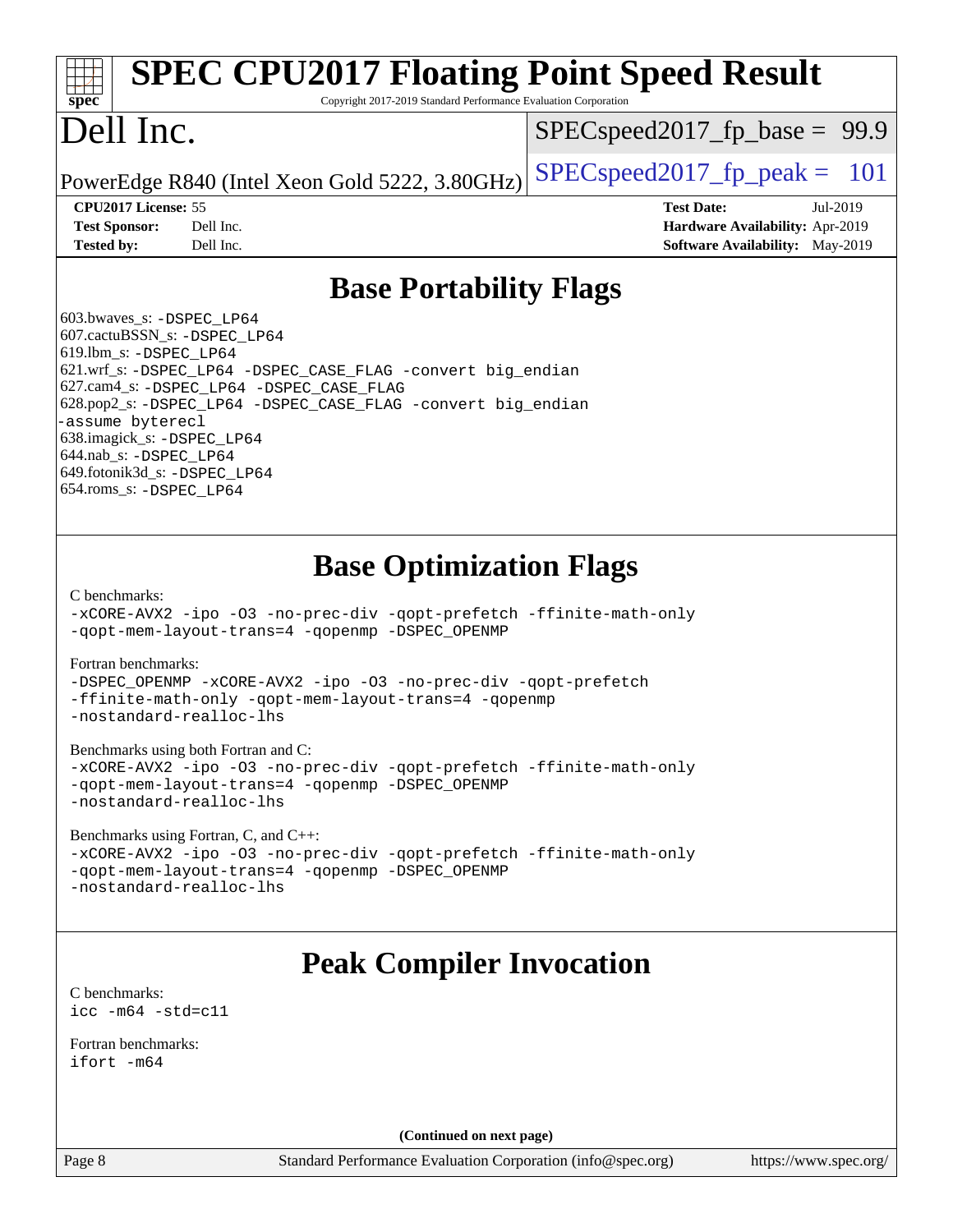# **[spec](http://www.spec.org/)**

# **[SPEC CPU2017 Floating Point Speed Result](http://www.spec.org/auto/cpu2017/Docs/result-fields.html#SPECCPU2017FloatingPointSpeedResult)**

Copyright 2017-2019 Standard Performance Evaluation Corporation

# Dell Inc.

 $SPECspeed2017_fp_base = 99.9$  $SPECspeed2017_fp_base = 99.9$ 

PowerEdge R840 (Intel Xeon Gold 5222, 3.80GHz)  $\left|$  [SPECspeed2017\\_fp\\_peak =](http://www.spec.org/auto/cpu2017/Docs/result-fields.html#SPECspeed2017fppeak) 101

**[CPU2017 License:](http://www.spec.org/auto/cpu2017/Docs/result-fields.html#CPU2017License)** 55 **[Test Date:](http://www.spec.org/auto/cpu2017/Docs/result-fields.html#TestDate)** Jul-2019 **[Test Sponsor:](http://www.spec.org/auto/cpu2017/Docs/result-fields.html#TestSponsor)** Dell Inc. **[Hardware Availability:](http://www.spec.org/auto/cpu2017/Docs/result-fields.html#HardwareAvailability)** Apr-2019 **[Tested by:](http://www.spec.org/auto/cpu2017/Docs/result-fields.html#Testedby)** Dell Inc. **[Software Availability:](http://www.spec.org/auto/cpu2017/Docs/result-fields.html#SoftwareAvailability)** May-2019

## **[Peak Compiler Invocation \(Continued\)](http://www.spec.org/auto/cpu2017/Docs/result-fields.html#PeakCompilerInvocation)**

[Benchmarks using both Fortran and C](http://www.spec.org/auto/cpu2017/Docs/result-fields.html#BenchmarksusingbothFortranandC): [ifort -m64](http://www.spec.org/cpu2017/results/res2019q3/cpu2017-20190805-16521.flags.html#user_CC_FCpeak_intel_ifort_64bit_24f2bb282fbaeffd6157abe4f878425411749daecae9a33200eee2bee2fe76f3b89351d69a8130dd5949958ce389cf37ff59a95e7a40d588e8d3a57e0c3fd751) [icc -m64 -std=c11](http://www.spec.org/cpu2017/results/res2019q3/cpu2017-20190805-16521.flags.html#user_CC_FCpeak_intel_icc_64bit_c11_33ee0cdaae7deeeab2a9725423ba97205ce30f63b9926c2519791662299b76a0318f32ddfffdc46587804de3178b4f9328c46fa7c2b0cd779d7a61945c91cd35)

[Benchmarks using Fortran, C, and C++:](http://www.spec.org/auto/cpu2017/Docs/result-fields.html#BenchmarksusingFortranCandCXX) [icpc -m64](http://www.spec.org/cpu2017/results/res2019q3/cpu2017-20190805-16521.flags.html#user_CC_CXX_FCpeak_intel_icpc_64bit_4ecb2543ae3f1412ef961e0650ca070fec7b7afdcd6ed48761b84423119d1bf6bdf5cad15b44d48e7256388bc77273b966e5eb805aefd121eb22e9299b2ec9d9) [icc -m64 -std=c11](http://www.spec.org/cpu2017/results/res2019q3/cpu2017-20190805-16521.flags.html#user_CC_CXX_FCpeak_intel_icc_64bit_c11_33ee0cdaae7deeeab2a9725423ba97205ce30f63b9926c2519791662299b76a0318f32ddfffdc46587804de3178b4f9328c46fa7c2b0cd779d7a61945c91cd35) [ifort -m64](http://www.spec.org/cpu2017/results/res2019q3/cpu2017-20190805-16521.flags.html#user_CC_CXX_FCpeak_intel_ifort_64bit_24f2bb282fbaeffd6157abe4f878425411749daecae9a33200eee2bee2fe76f3b89351d69a8130dd5949958ce389cf37ff59a95e7a40d588e8d3a57e0c3fd751)

### **[Peak Portability Flags](http://www.spec.org/auto/cpu2017/Docs/result-fields.html#PeakPortabilityFlags)**

Same as Base Portability Flags

### **[Peak Optimization Flags](http://www.spec.org/auto/cpu2017/Docs/result-fields.html#PeakOptimizationFlags)**

[C benchmarks](http://www.spec.org/auto/cpu2017/Docs/result-fields.html#Cbenchmarks):

[-xCORE-AVX2](http://www.spec.org/cpu2017/results/res2019q3/cpu2017-20190805-16521.flags.html#user_CCpeak_f-xCORE-AVX2) [-ipo](http://www.spec.org/cpu2017/results/res2019q3/cpu2017-20190805-16521.flags.html#user_CCpeak_f-ipo) [-O3](http://www.spec.org/cpu2017/results/res2019q3/cpu2017-20190805-16521.flags.html#user_CCpeak_f-O3) [-no-prec-div](http://www.spec.org/cpu2017/results/res2019q3/cpu2017-20190805-16521.flags.html#user_CCpeak_f-no-prec-div) [-qopt-prefetch](http://www.spec.org/cpu2017/results/res2019q3/cpu2017-20190805-16521.flags.html#user_CCpeak_f-qopt-prefetch) [-ffinite-math-only](http://www.spec.org/cpu2017/results/res2019q3/cpu2017-20190805-16521.flags.html#user_CCpeak_f_finite_math_only_cb91587bd2077682c4b38af759c288ed7c732db004271a9512da14a4f8007909a5f1427ecbf1a0fb78ff2a814402c6114ac565ca162485bbcae155b5e4258871) [-qopt-mem-layout-trans=4](http://www.spec.org/cpu2017/results/res2019q3/cpu2017-20190805-16521.flags.html#user_CCpeak_f-qopt-mem-layout-trans_fa39e755916c150a61361b7846f310bcdf6f04e385ef281cadf3647acec3f0ae266d1a1d22d972a7087a248fd4e6ca390a3634700869573d231a252c784941a8) [-qopenmp](http://www.spec.org/cpu2017/results/res2019q3/cpu2017-20190805-16521.flags.html#user_CCpeak_qopenmp_16be0c44f24f464004c6784a7acb94aca937f053568ce72f94b139a11c7c168634a55f6653758ddd83bcf7b8463e8028bb0b48b77bcddc6b78d5d95bb1df2967) [-DSPEC\\_OPENMP](http://www.spec.org/cpu2017/results/res2019q3/cpu2017-20190805-16521.flags.html#suite_CCpeak_DSPEC_OPENMP)

[Fortran benchmarks](http://www.spec.org/auto/cpu2017/Docs/result-fields.html#Fortranbenchmarks):

 603.bwaves\_s: [-prof-gen](http://www.spec.org/cpu2017/results/res2019q3/cpu2017-20190805-16521.flags.html#user_peakPASS1_FFLAGSPASS1_LDFLAGS603_bwaves_s_prof_gen_5aa4926d6013ddb2a31985c654b3eb18169fc0c6952a63635c234f711e6e63dd76e94ad52365559451ec499a2cdb89e4dc58ba4c67ef54ca681ffbe1461d6b36)(pass 1) [-prof-use](http://www.spec.org/cpu2017/results/res2019q3/cpu2017-20190805-16521.flags.html#user_peakPASS2_FFLAGSPASS2_LDFLAGS603_bwaves_s_prof_use_1a21ceae95f36a2b53c25747139a6c16ca95bd9def2a207b4f0849963b97e94f5260e30a0c64f4bb623698870e679ca08317ef8150905d41bd88c6f78df73f19)(pass 2) [-DSPEC\\_SUPPRESS\\_OPENMP](http://www.spec.org/cpu2017/results/res2019q3/cpu2017-20190805-16521.flags.html#suite_peakPASS1_FOPTIMIZE603_bwaves_s_DSPEC_SUPPRESS_OPENMP) [-DSPEC\\_OPENMP](http://www.spec.org/cpu2017/results/res2019q3/cpu2017-20190805-16521.flags.html#suite_peakPASS2_FOPTIMIZE603_bwaves_s_DSPEC_OPENMP) [-O2](http://www.spec.org/cpu2017/results/res2019q3/cpu2017-20190805-16521.flags.html#user_peakPASS1_FOPTIMIZE603_bwaves_s_f-O2) [-xCORE-AVX2](http://www.spec.org/cpu2017/results/res2019q3/cpu2017-20190805-16521.flags.html#user_peakPASS2_FOPTIMIZE603_bwaves_s_f-xCORE-AVX2) [-qopt-prefetch](http://www.spec.org/cpu2017/results/res2019q3/cpu2017-20190805-16521.flags.html#user_peakPASS1_FOPTIMIZEPASS2_FOPTIMIZE603_bwaves_s_f-qopt-prefetch) [-ipo](http://www.spec.org/cpu2017/results/res2019q3/cpu2017-20190805-16521.flags.html#user_peakPASS2_FOPTIMIZE603_bwaves_s_f-ipo) [-O3](http://www.spec.org/cpu2017/results/res2019q3/cpu2017-20190805-16521.flags.html#user_peakPASS2_FOPTIMIZE603_bwaves_s_f-O3) [-ffinite-math-only](http://www.spec.org/cpu2017/results/res2019q3/cpu2017-20190805-16521.flags.html#user_peakPASS1_FOPTIMIZEPASS2_FOPTIMIZE603_bwaves_s_f_finite_math_only_cb91587bd2077682c4b38af759c288ed7c732db004271a9512da14a4f8007909a5f1427ecbf1a0fb78ff2a814402c6114ac565ca162485bbcae155b5e4258871) [-no-prec-div](http://www.spec.org/cpu2017/results/res2019q3/cpu2017-20190805-16521.flags.html#user_peakPASS2_FOPTIMIZE603_bwaves_s_f-no-prec-div) [-qopt-mem-layout-trans=4](http://www.spec.org/cpu2017/results/res2019q3/cpu2017-20190805-16521.flags.html#user_peakPASS1_FOPTIMIZEPASS2_FOPTIMIZE603_bwaves_s_f-qopt-mem-layout-trans_fa39e755916c150a61361b7846f310bcdf6f04e385ef281cadf3647acec3f0ae266d1a1d22d972a7087a248fd4e6ca390a3634700869573d231a252c784941a8) [-qopenmp](http://www.spec.org/cpu2017/results/res2019q3/cpu2017-20190805-16521.flags.html#user_peakPASS2_FOPTIMIZE603_bwaves_s_qopenmp_16be0c44f24f464004c6784a7acb94aca937f053568ce72f94b139a11c7c168634a55f6653758ddd83bcf7b8463e8028bb0b48b77bcddc6b78d5d95bb1df2967) [-nostandard-realloc-lhs](http://www.spec.org/cpu2017/results/res2019q3/cpu2017-20190805-16521.flags.html#user_peakEXTRA_FOPTIMIZE603_bwaves_s_f_2003_std_realloc_82b4557e90729c0f113870c07e44d33d6f5a304b4f63d4c15d2d0f1fab99f5daaed73bdb9275d9ae411527f28b936061aa8b9c8f2d63842963b95c9dd6426b8a)

649.fotonik3d\_s: Same as 603.bwaves\_s

 654.roms\_s: [-DSPEC\\_OPENMP](http://www.spec.org/cpu2017/results/res2019q3/cpu2017-20190805-16521.flags.html#suite_peakFOPTIMIZE654_roms_s_DSPEC_OPENMP) [-xCORE-AVX2](http://www.spec.org/cpu2017/results/res2019q3/cpu2017-20190805-16521.flags.html#user_peakFOPTIMIZE654_roms_s_f-xCORE-AVX2) [-ipo](http://www.spec.org/cpu2017/results/res2019q3/cpu2017-20190805-16521.flags.html#user_peakFOPTIMIZE654_roms_s_f-ipo) [-O3](http://www.spec.org/cpu2017/results/res2019q3/cpu2017-20190805-16521.flags.html#user_peakFOPTIMIZE654_roms_s_f-O3) [-no-prec-div](http://www.spec.org/cpu2017/results/res2019q3/cpu2017-20190805-16521.flags.html#user_peakFOPTIMIZE654_roms_s_f-no-prec-div) [-qopt-prefetch](http://www.spec.org/cpu2017/results/res2019q3/cpu2017-20190805-16521.flags.html#user_peakFOPTIMIZE654_roms_s_f-qopt-prefetch) [-ffinite-math-only](http://www.spec.org/cpu2017/results/res2019q3/cpu2017-20190805-16521.flags.html#user_peakFOPTIMIZE654_roms_s_f_finite_math_only_cb91587bd2077682c4b38af759c288ed7c732db004271a9512da14a4f8007909a5f1427ecbf1a0fb78ff2a814402c6114ac565ca162485bbcae155b5e4258871) [-qopt-mem-layout-trans=4](http://www.spec.org/cpu2017/results/res2019q3/cpu2017-20190805-16521.flags.html#user_peakFOPTIMIZE654_roms_s_f-qopt-mem-layout-trans_fa39e755916c150a61361b7846f310bcdf6f04e385ef281cadf3647acec3f0ae266d1a1d22d972a7087a248fd4e6ca390a3634700869573d231a252c784941a8) [-qopenmp](http://www.spec.org/cpu2017/results/res2019q3/cpu2017-20190805-16521.flags.html#user_peakFOPTIMIZE654_roms_s_qopenmp_16be0c44f24f464004c6784a7acb94aca937f053568ce72f94b139a11c7c168634a55f6653758ddd83bcf7b8463e8028bb0b48b77bcddc6b78d5d95bb1df2967) [-nostandard-realloc-lhs](http://www.spec.org/cpu2017/results/res2019q3/cpu2017-20190805-16521.flags.html#user_peakEXTRA_FOPTIMIZE654_roms_s_f_2003_std_realloc_82b4557e90729c0f113870c07e44d33d6f5a304b4f63d4c15d2d0f1fab99f5daaed73bdb9275d9ae411527f28b936061aa8b9c8f2d63842963b95c9dd6426b8a)

[Benchmarks using both Fortran and C](http://www.spec.org/auto/cpu2017/Docs/result-fields.html#BenchmarksusingbothFortranandC):

 621.wrf\_s: [-prof-gen](http://www.spec.org/cpu2017/results/res2019q3/cpu2017-20190805-16521.flags.html#user_peakPASS1_CFLAGSPASS1_FFLAGSPASS1_LDFLAGS621_wrf_s_prof_gen_5aa4926d6013ddb2a31985c654b3eb18169fc0c6952a63635c234f711e6e63dd76e94ad52365559451ec499a2cdb89e4dc58ba4c67ef54ca681ffbe1461d6b36)(pass 1) [-prof-use](http://www.spec.org/cpu2017/results/res2019q3/cpu2017-20190805-16521.flags.html#user_peakPASS2_CFLAGSPASS2_FFLAGSPASS2_LDFLAGS621_wrf_s_prof_use_1a21ceae95f36a2b53c25747139a6c16ca95bd9def2a207b4f0849963b97e94f5260e30a0c64f4bb623698870e679ca08317ef8150905d41bd88c6f78df73f19)(pass 2) [-O2](http://www.spec.org/cpu2017/results/res2019q3/cpu2017-20190805-16521.flags.html#user_peakPASS1_COPTIMIZEPASS1_FOPTIMIZE621_wrf_s_f-O2) [-xCORE-AVX2](http://www.spec.org/cpu2017/results/res2019q3/cpu2017-20190805-16521.flags.html#user_peakPASS2_COPTIMIZEPASS2_FOPTIMIZE621_wrf_s_f-xCORE-AVX2) [-qopt-prefetch](http://www.spec.org/cpu2017/results/res2019q3/cpu2017-20190805-16521.flags.html#user_peakPASS1_COPTIMIZEPASS1_FOPTIMIZEPASS2_COPTIMIZEPASS2_FOPTIMIZE621_wrf_s_f-qopt-prefetch) [-ipo](http://www.spec.org/cpu2017/results/res2019q3/cpu2017-20190805-16521.flags.html#user_peakPASS2_COPTIMIZEPASS2_FOPTIMIZE621_wrf_s_f-ipo) [-O3](http://www.spec.org/cpu2017/results/res2019q3/cpu2017-20190805-16521.flags.html#user_peakPASS2_COPTIMIZEPASS2_FOPTIMIZE621_wrf_s_f-O3) [-ffinite-math-only](http://www.spec.org/cpu2017/results/res2019q3/cpu2017-20190805-16521.flags.html#user_peakPASS1_COPTIMIZEPASS1_FOPTIMIZEPASS2_COPTIMIZEPASS2_FOPTIMIZE621_wrf_s_f_finite_math_only_cb91587bd2077682c4b38af759c288ed7c732db004271a9512da14a4f8007909a5f1427ecbf1a0fb78ff2a814402c6114ac565ca162485bbcae155b5e4258871) [-no-prec-div](http://www.spec.org/cpu2017/results/res2019q3/cpu2017-20190805-16521.flags.html#user_peakPASS2_COPTIMIZEPASS2_FOPTIMIZE621_wrf_s_f-no-prec-div) [-qopt-mem-layout-trans=4](http://www.spec.org/cpu2017/results/res2019q3/cpu2017-20190805-16521.flags.html#user_peakPASS1_COPTIMIZEPASS1_FOPTIMIZEPASS2_COPTIMIZEPASS2_FOPTIMIZE621_wrf_s_f-qopt-mem-layout-trans_fa39e755916c150a61361b7846f310bcdf6f04e385ef281cadf3647acec3f0ae266d1a1d22d972a7087a248fd4e6ca390a3634700869573d231a252c784941a8) [-DSPEC\\_SUPPRESS\\_OPENMP](http://www.spec.org/cpu2017/results/res2019q3/cpu2017-20190805-16521.flags.html#suite_peakPASS1_COPTIMIZEPASS1_FOPTIMIZE621_wrf_s_DSPEC_SUPPRESS_OPENMP) [-qopenmp](http://www.spec.org/cpu2017/results/res2019q3/cpu2017-20190805-16521.flags.html#user_peakPASS2_COPTIMIZEPASS2_FOPTIMIZE621_wrf_s_qopenmp_16be0c44f24f464004c6784a7acb94aca937f053568ce72f94b139a11c7c168634a55f6653758ddd83bcf7b8463e8028bb0b48b77bcddc6b78d5d95bb1df2967) [-DSPEC\\_OPENMP](http://www.spec.org/cpu2017/results/res2019q3/cpu2017-20190805-16521.flags.html#suite_peakPASS2_COPTIMIZEPASS2_FOPTIMIZE621_wrf_s_DSPEC_OPENMP) [-nostandard-realloc-lhs](http://www.spec.org/cpu2017/results/res2019q3/cpu2017-20190805-16521.flags.html#user_peakEXTRA_FOPTIMIZE621_wrf_s_f_2003_std_realloc_82b4557e90729c0f113870c07e44d33d6f5a304b4f63d4c15d2d0f1fab99f5daaed73bdb9275d9ae411527f28b936061aa8b9c8f2d63842963b95c9dd6426b8a)

 627.cam4\_s: [-xCORE-AVX2](http://www.spec.org/cpu2017/results/res2019q3/cpu2017-20190805-16521.flags.html#user_peakCOPTIMIZEFOPTIMIZE627_cam4_s_f-xCORE-AVX2) [-ipo](http://www.spec.org/cpu2017/results/res2019q3/cpu2017-20190805-16521.flags.html#user_peakCOPTIMIZEFOPTIMIZE627_cam4_s_f-ipo) [-O3](http://www.spec.org/cpu2017/results/res2019q3/cpu2017-20190805-16521.flags.html#user_peakCOPTIMIZEFOPTIMIZE627_cam4_s_f-O3) [-no-prec-div](http://www.spec.org/cpu2017/results/res2019q3/cpu2017-20190805-16521.flags.html#user_peakCOPTIMIZEFOPTIMIZE627_cam4_s_f-no-prec-div) [-qopt-prefetch](http://www.spec.org/cpu2017/results/res2019q3/cpu2017-20190805-16521.flags.html#user_peakCOPTIMIZEFOPTIMIZE627_cam4_s_f-qopt-prefetch) [-ffinite-math-only](http://www.spec.org/cpu2017/results/res2019q3/cpu2017-20190805-16521.flags.html#user_peakCOPTIMIZEFOPTIMIZE627_cam4_s_f_finite_math_only_cb91587bd2077682c4b38af759c288ed7c732db004271a9512da14a4f8007909a5f1427ecbf1a0fb78ff2a814402c6114ac565ca162485bbcae155b5e4258871) [-qopt-mem-layout-trans=4](http://www.spec.org/cpu2017/results/res2019q3/cpu2017-20190805-16521.flags.html#user_peakCOPTIMIZEFOPTIMIZE627_cam4_s_f-qopt-mem-layout-trans_fa39e755916c150a61361b7846f310bcdf6f04e385ef281cadf3647acec3f0ae266d1a1d22d972a7087a248fd4e6ca390a3634700869573d231a252c784941a8) [-qopenmp](http://www.spec.org/cpu2017/results/res2019q3/cpu2017-20190805-16521.flags.html#user_peakCOPTIMIZEFOPTIMIZE627_cam4_s_qopenmp_16be0c44f24f464004c6784a7acb94aca937f053568ce72f94b139a11c7c168634a55f6653758ddd83bcf7b8463e8028bb0b48b77bcddc6b78d5d95bb1df2967) [-DSPEC\\_OPENMP](http://www.spec.org/cpu2017/results/res2019q3/cpu2017-20190805-16521.flags.html#suite_peakCOPTIMIZEFOPTIMIZE627_cam4_s_DSPEC_OPENMP) [-nostandard-realloc-lhs](http://www.spec.org/cpu2017/results/res2019q3/cpu2017-20190805-16521.flags.html#user_peakEXTRA_FOPTIMIZE627_cam4_s_f_2003_std_realloc_82b4557e90729c0f113870c07e44d33d6f5a304b4f63d4c15d2d0f1fab99f5daaed73bdb9275d9ae411527f28b936061aa8b9c8f2d63842963b95c9dd6426b8a)

628.pop2\_s: Same as 621.wrf\_s

**(Continued on next page)**